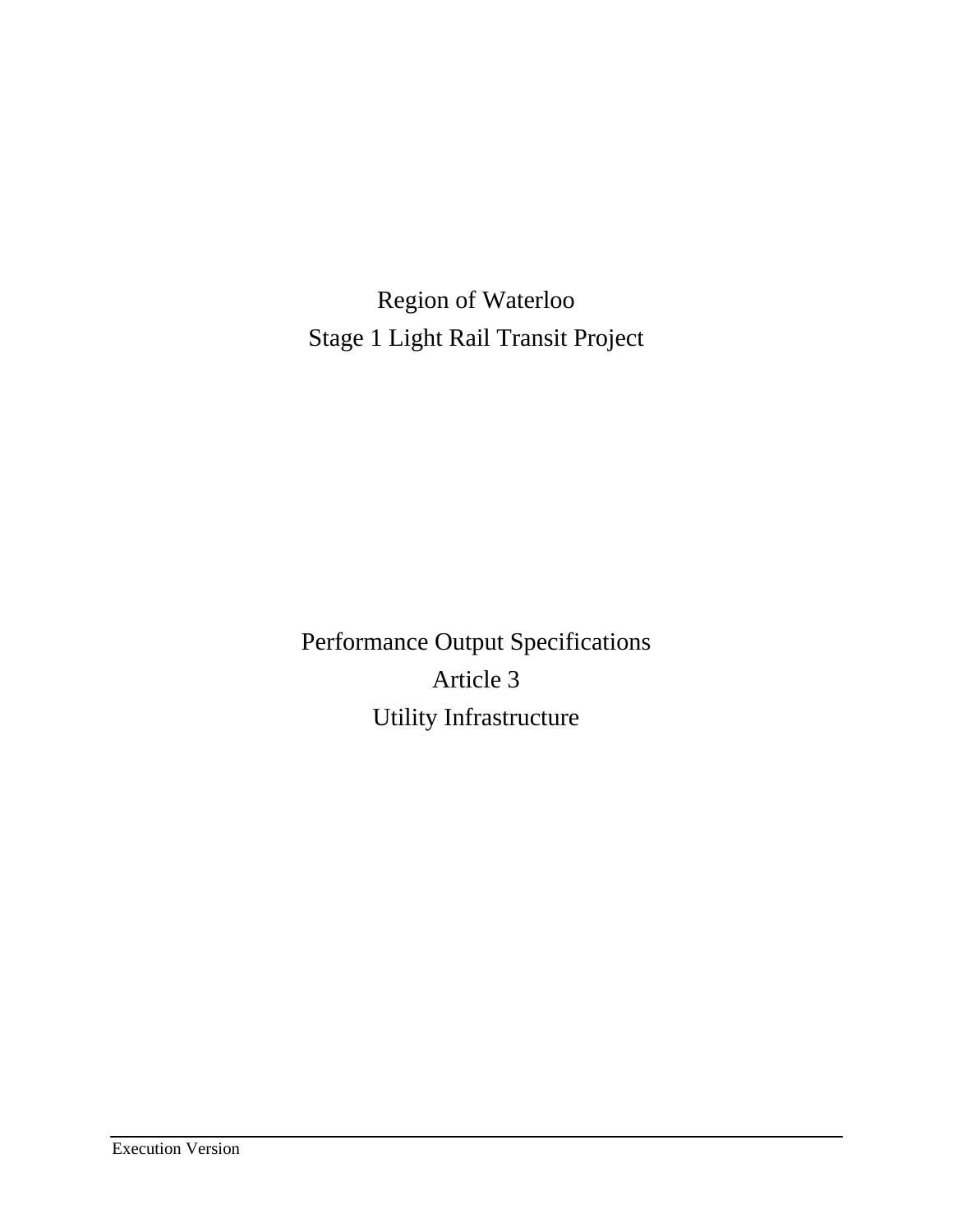# **Table of Contents**

| 3.1  |  |
|------|--|
| 3.2  |  |
| 3.3  |  |
| 3.4  |  |
| 3.5  |  |
| 3.6  |  |
| 3.7  |  |
| 3.8  |  |
| 3.9  |  |
| 3.10 |  |
| 3.11 |  |
| 3.12 |  |
| 3.13 |  |
| 3.14 |  |
| 3.15 |  |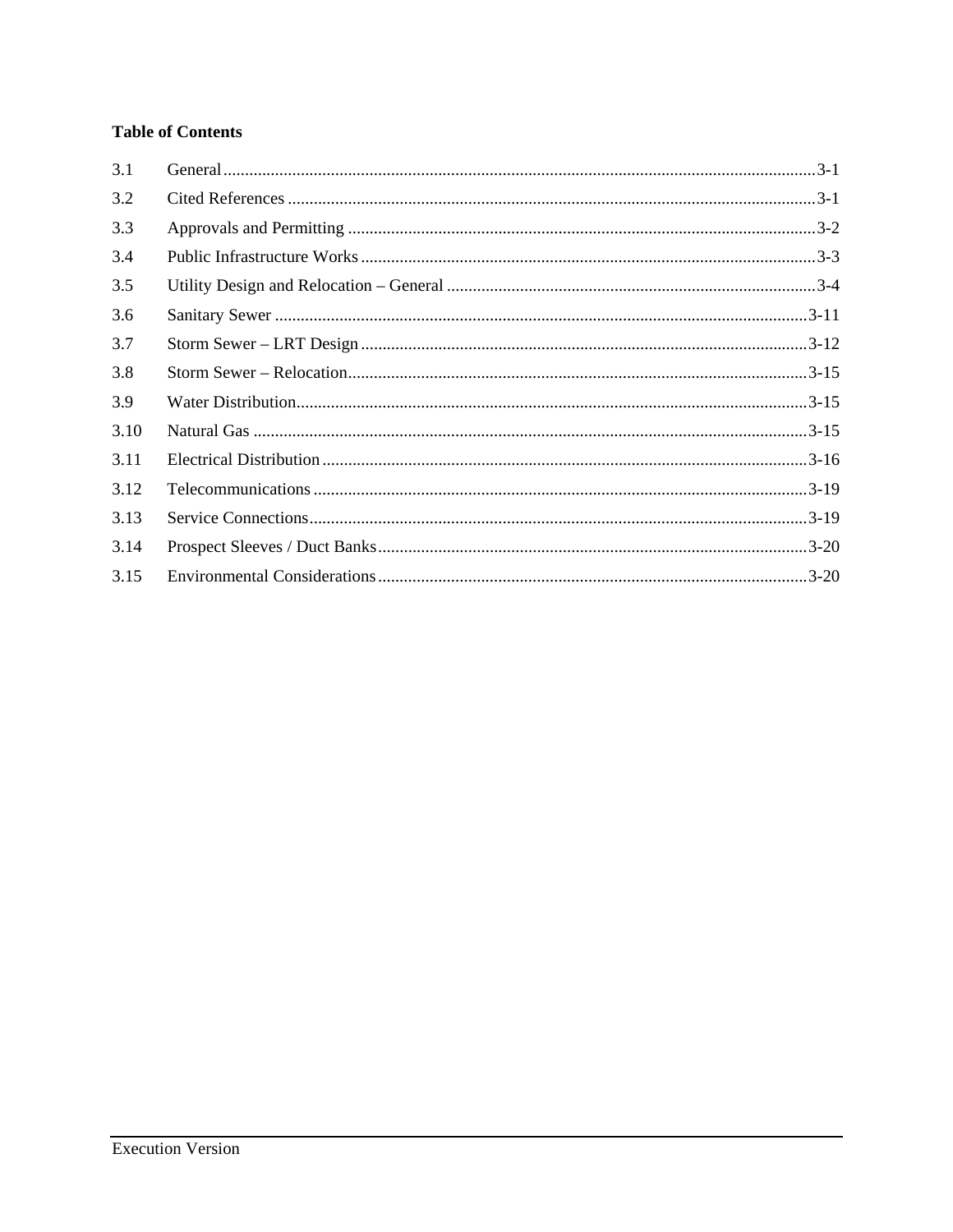## **ARTICLE 3 UTILITY INFRASTRUCTURE**

## **3.1 General**

- (a) The purpose of this Article is to provide design specifications for the underground infrastructure works. Project Co's solution to underground infrastructure installation, reconstruction or relocation shall expand on these requirements. Project Co shall prepare a Basis of Design Report - Underground Infrastructure with specifications and concept drawings, which explain Project Co's approach to utility design work in greater detail and in a site specific manner. The presentation of specific Civil design requirements within this Article must not be construed to limit or modify in any way Project Co's responsibility to provide a holistic, comprehensive, and fully functional solutions to all underground infrastructure conditions. The Basis of Design Report – Underground Infrastructure shall address every aspect of the design requirements cited in this Article. The rationale for all deviations or variances from any requirement cited this Article must be fully described in the Basis of Design Report – Underground Infrastructure, which is referred to within this Article as the Basis of Design Report.
- (b) This Section describes the design requirements for the LRT and associated infrastructure improvements:
	- (i) Approvals and Permitting
	- (ii) Public Infrastructure Works
	- (iii) Utility Design and Relocation

### **3.2 Cited References**

- (a) The following is not intended to capture and/or cover all cited references of all applicable Codes, Standards and Regulations of design, construction, inspection, legal, quality and safety requirements and/or enforcement policies. Project Co shall comply with all during the Project Agreement.
- (b) Project Co shall in all cases of conflicting Code, Standard, and Regulation utilize the most Stringent Code, Standard and Regulation. Project Co shall utilize the latest edition and amendments in all cases.
	- (i) Canada Standards Association (CSA)
	- (ii) Canadian Environmental Protection Act
	- (iii) Environmental Protection Act, R.S.O. 1990, c. E.19
	- (iv) Ontario Water Resources Act, R.S.O. 1990, c. O.40
	- (v) Occupational Health and Safety Act (OHSA)
	- (vi) Department of Fisheries and Oceans Fisheries Act
	- (vii) Grand River Conservation Authority (GRCA) Policies for the Administration of the Development, Interference with wetland and alterations to shorelines and watercourse regulation (O.Reg. 150/06)
	- (viii) Region of Waterloo Regional Transportation Corridor Design Guidelines

#### **Confidential – Economic Interests of The Region of Waterloo and Ontario Infrastructure and Lands Corporation**

**This document must not be copied or reproduced in any manner without the written permission of The Region of Waterloo and Ontario Infrastructure and Lands Corporation. Queen's Printer for Ontario © Copyright 2013.**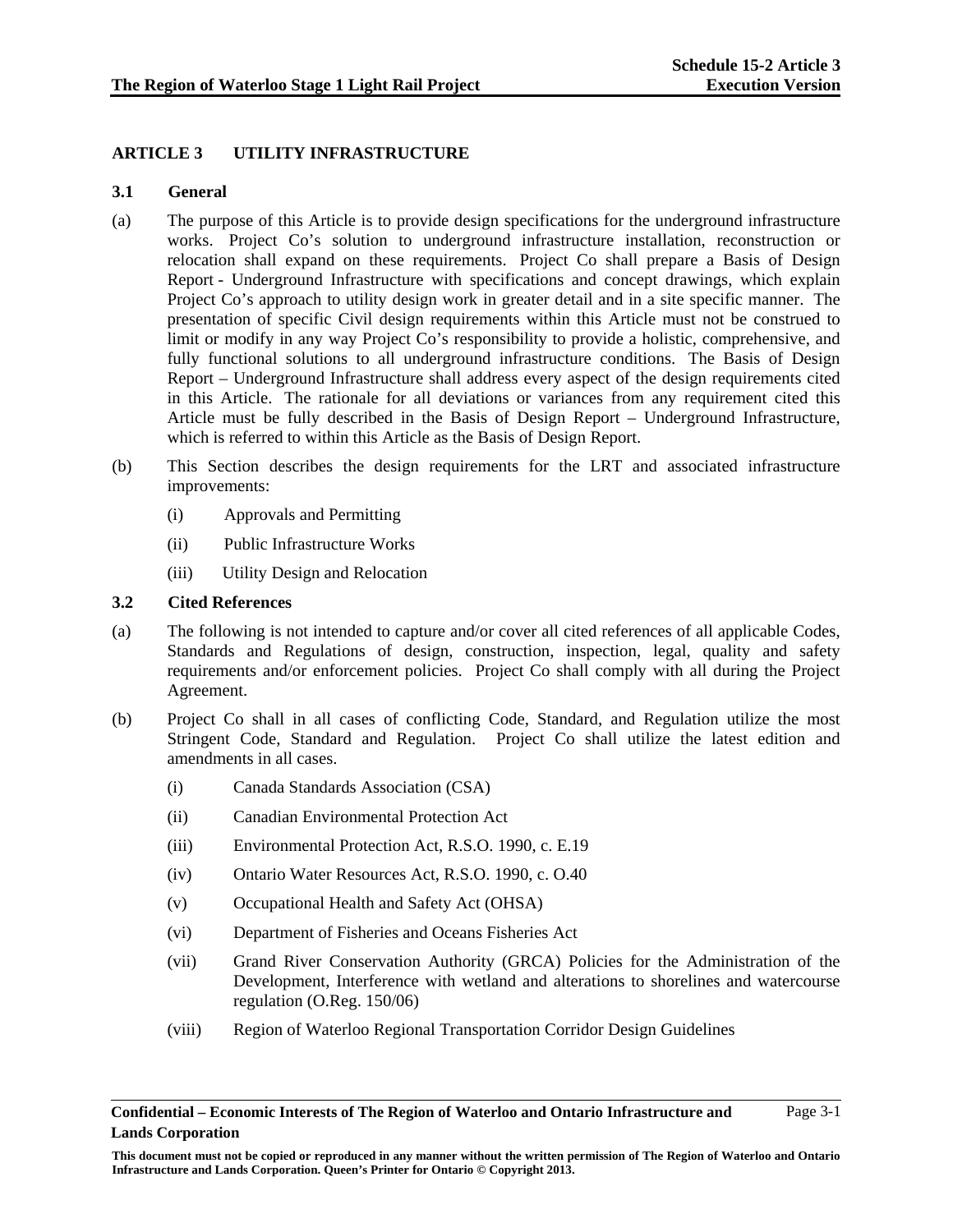- (ix) Region of Waterloo and Area Municipalities Design Guidelines and Supplemental Specifications for Municipal Services (DGSSMS)
- (x) City of Kitchener Urban Design Manual
- (xi) City of Waterloo Urban Design Manual
- (xii) Grand River Conservation Authority (GRCA) Policies for the Administration of the Development, Interference with wetland and alterations to shorelines and watercourse regulation (O.Reg. 150/06)
- (xiii) Grand River Conservation Authority Erosion and Sediment Control Guidelines
- (xiv) Ontario Ministry of the Environment Stormwater Management Planning and Design Manual 2003
- (xv) Low Impact Development Stormwater Management Planning and Design Guide Version 1, 2010 – Credit Valley Conservation Authority
- (xvi) Environmental Guide for Fish and Fish Habitat, MTO
- (xvii) Environmental Guide for Noise, MTO
- (xviii) Ontario Provincial Standards and Specifications (OPS) User's Guide
- (xix) OPS Specifications for Roads and Municipal Services, Vol 1, General Conditions of Project Agreement and Specifications for Construction (Div 1 to 9)
- (xx) OPS Specifications for Roads and Municipal Services, Vol 2, Specifications for Material
- (xxi) OPS Specifications for Roads and Municipal Services, Vol 3, Drawings for roads, barriers, drainage, sanitary sewers, watermains and structures
- (xxii) OPS Specifications for Roads and Municipal Services, Vol 4, Drawings for Electrical Work
- c) Reference Drawings
	- (i) Utility Conflicts Appendix M
	- (ii) Utility Crossing Encasement Detail Appendix J
	- (iii) Utility Exclusion Zone Appendix J
	- (iii) Public Infrastructure Works Appendix N

## **3.3 Approvals and Permitting**

- (a) General
	- (i) Project Co shall be responsible for all planning, design, construction and close-out approvals and permitting including all of the costs of preparing, submitting and review of the permits by the approving authority.
	- (ii) The Region of Waterloo will review and sign all permits that require owner consent. This review and signature shall be coordinated with the milestone submissions and review periods designated in the RFP.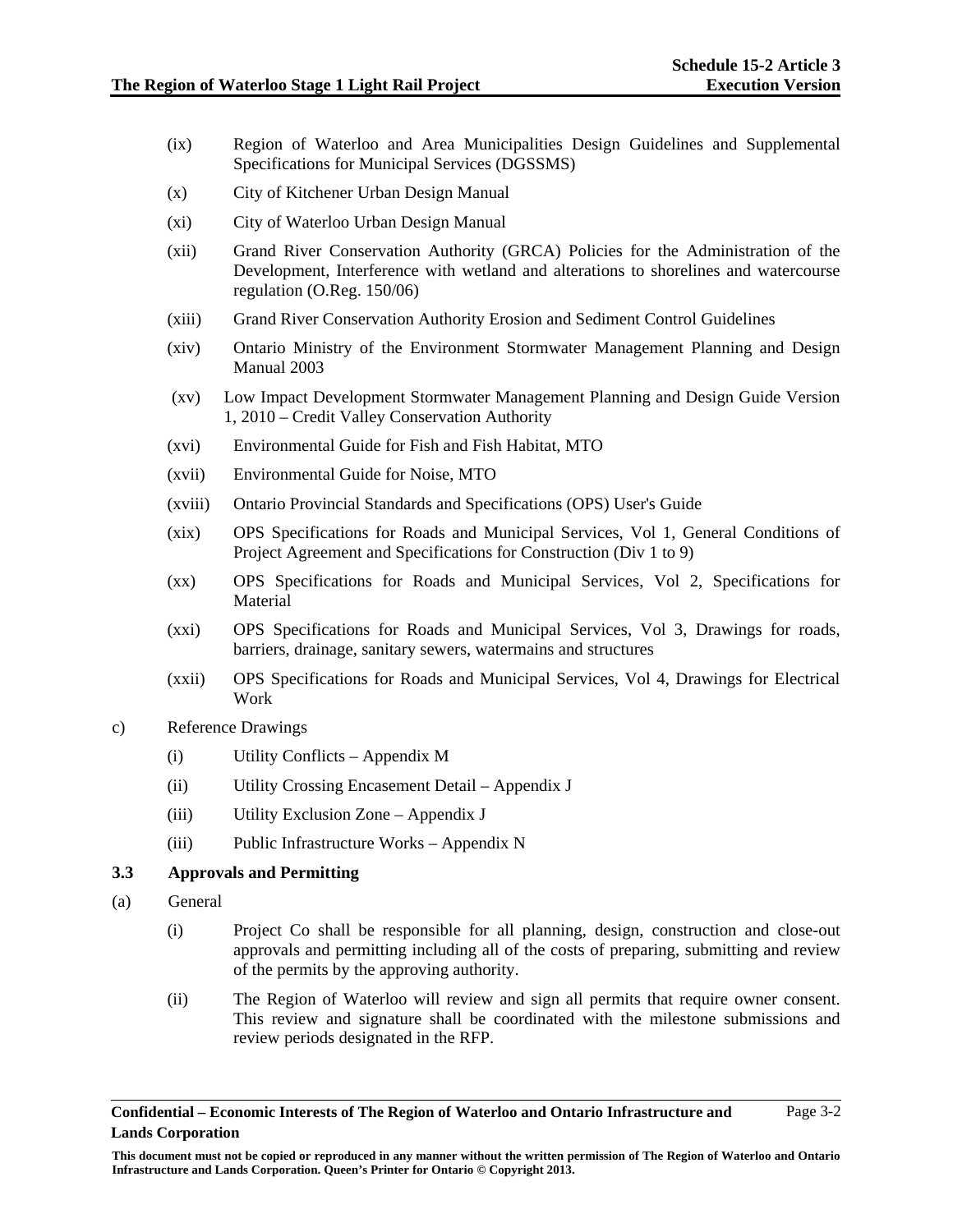- (b) Anticipated Permitting
	- (i) The following is an anticipated list of permits and approvals required for the civil component of the project. This list is intended to provide Project Co with a general understanding of the permitting requirements and is not a comprehensive list of all potential approvals.
		- A. Environmental Compliance Approvals Ministry of the Environment Sanitary Sewers and Infrastructure, Storm Sewers and Infrastructure, Air and Noise Approvals. Note: Region of Waterloo is a Transfer of Authority Approval Agency.
		- B. Drinking Water Licence Ministry of the Environment Managed by Kitchener Utilities, City of Waterloo and Region of Waterloo in accordance with watermain ownership.
		- C. Grand River Conservation Authority Development, Interference with wetland and alterations to shorelines and watercourses, review agency in land development.
		- D. Region of Waterloo Road Occupancy, Traffic Management, Site Plan Control, Utility Relocation, Streetscaping and Landscaping, Urban Design.
		- E. City of Waterloo Road Occupancy, Traffic Management, Site Plan Control, Utility Relocation, Streetscaping and Landscaping, Urban Design, Municipal Consent.
		- F. City of Kitchener Road Occupancy, Traffic Management, Site Plan Control, Utility Relocation, Streetscaping and Landscaping, Urban Design, Municipal Consent.
		- G. Ministry of Transportation Encroachment Permit, Construction Permits
		- H. CN Rail Encroachment Permit, Utility Undercrossing Permit, Construction Permits
		- I. GEXR Rail Encroachment Permit, Utility Undercrossing Permit, Construction Permits
		- J. Hydro One Networks Access Permits
		- K. Infrastructure Ontario and Lands Corporation Access and Construction Permits
		- L. Third Party Utilities Relocation Review and Permitting

### **3.4 Public Infrastructure Works**

(a) "Public Infrastructure Work (PIW)" is defined as work elements that Project Co has design, construction, testing and acceptance responsibilities but has no responsibility for ongoing maintenance after PIW is accepted for beneficial use by the Authority Having Jurisdiction. Project Co shall be responsible for the maintenance and up keep of all Public Infrastructure Work (PIW) performed by Project Co within the Project Agreement and on behalf of the Region, respective City, railroad, and public agency having jurisdiction and ownership rights of the plant until acceptance and beneficial use of the PIW on or before the commencement of Light Rail Transit revenue operation by Project Co; or until the Region, respective City, railroad, and agency having jurisdiction and ownership rights takes control of the plant in accordance with the Project

#### **Confidential – Economic Interests of The Region of Waterloo and Ontario Infrastructure and Lands Corporation**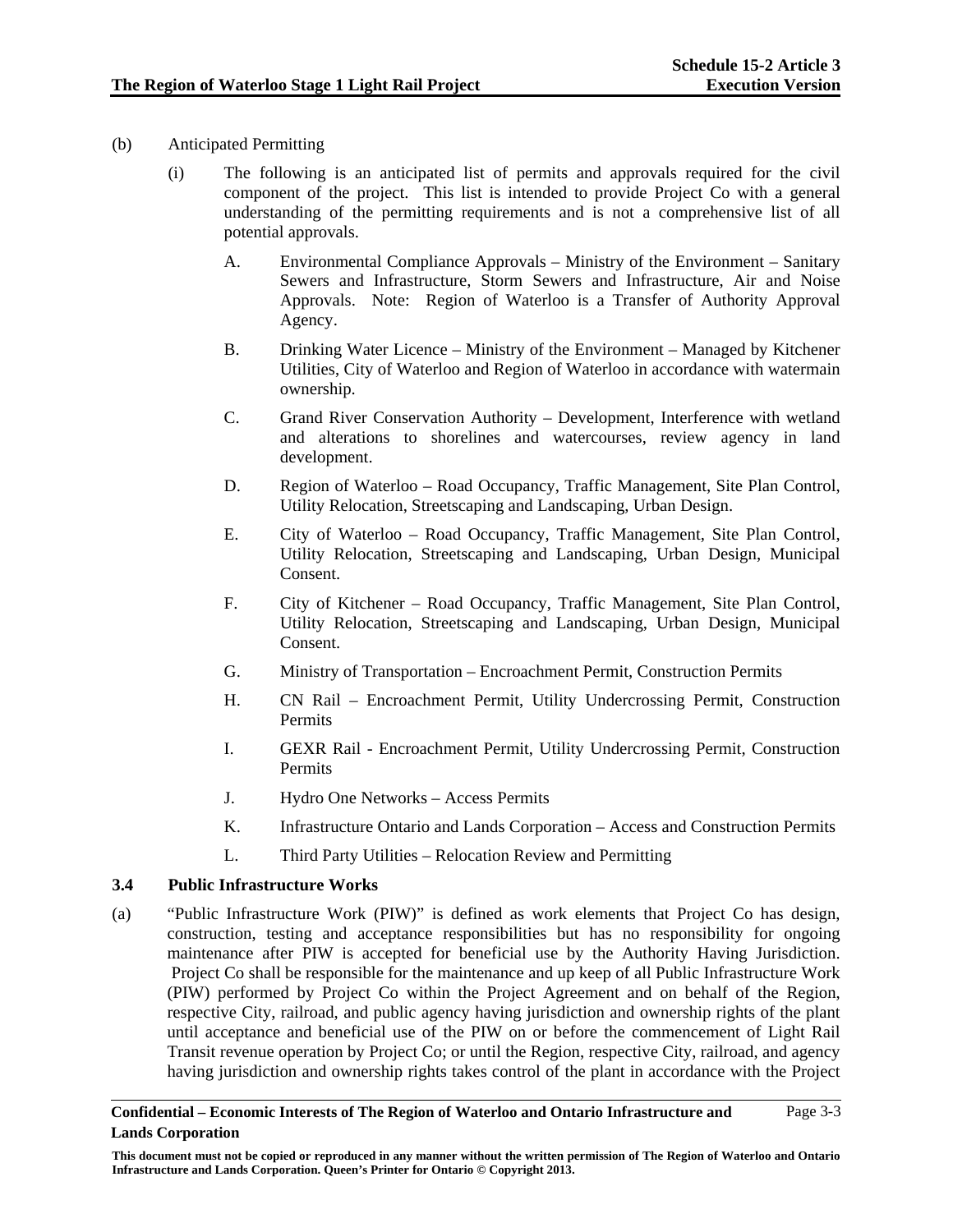Agreement "Possession and Use" requirements. This does not include Project Co's responsibility for control of all maintenance and up keep of the LRT guideway infrastructure.

(b) The Region and Municipalities have proposed capital projects that intersect/overlay the proposed LRT corridor. It is the intent of the Region that Project Co complete these works as part of the overall project to avoid undue or duplication of disruption to residents and businesses along the corridor. Schedule 15-2 Article 2 details Project Co related scope. For projects that have an underground infrastructure component, the requirements of this section shall be enforced.

## **3.5 Utility Design and Relocation – General**

- (a) The construction of this Project is expected to require the relocation of public and private utilities. Efforts shall be made to avoid impacts to major facilities. However, utility line relocations shall be necessary where a line conflicts with the proposed improvements, or where the ground cover on the utility would be reduced to less than the allowable minimum. The design of utility relocations shall be guided by the following principles and criteria:
	- (i) The responsibility matrix to detail the division of responsibility, cost, design, construction and coordination is provided in Exhibit 3.5

| <b>Exhibit 3.5 Utility Responsibility Matrix</b> |                      |                                                                                 |                                         |                                      |  |
|--------------------------------------------------|----------------------|---------------------------------------------------------------------------------|-----------------------------------------|--------------------------------------|--|
| <b>Utility / Third Party</b>                     |                      | <b>Design / Design Review / Construction</b><br><b>Layout / Record Drawings</b> | <b>Construction / Construction Cost</b> |                                      |  |
| <b>Owners</b>                                    | Early Works          | Non - Early Works                                                               | Early Works                             | Non - Early Works                    |  |
| All Stream                                       | N/A                  | <b>Utility Owner</b>                                                            | N/A                                     | Region/ Utility<br>Owner             |  |
| <b>Bell Canada</b>                               | <b>Utility Owner</b> | <b>Utility Owner</b>                                                            | Region/ Utility<br>Owner                | Region/ Utility<br>Owner             |  |
| 360                                              | <b>Utility Owner</b> | <b>Utility Owner</b>                                                            | Region/ Utility<br>Owner                | Region/ Utility<br>Owner             |  |
| <b>CNR</b>                                       | N/A                  | Project $Co1$                                                                   | Region/ Utility<br>Owner <sup>1</sup>   | Region/Utility<br>Owner <sup>1</sup> |  |
| City of Waterloo<br>(Wet Utilities)              | N/A                  | Project Co.                                                                     | N/A                                     | Project Co.                          |  |
| <b>Grand River Hospital</b><br>(GRH)             | N/A                  | <b>GRH</b>                                                                      | N/A                                     | <b>GRH</b>                           |  |
| Hydro One                                        | <b>Utility Owner</b> | N/A                                                                             | Region/ Utility<br>Owner                | N/A                                  |  |
| <b>Kitchener Utilities</b><br>(Wet Utilities)    | N/A                  | Project Co.                                                                     | N/A                                     | Project Co.                          |  |
| Kitchener Gas                                    | <b>Utility Owner</b> | <b>Utility Owner</b>                                                            | Region/ Utility<br>Owner                | Region/ Utility<br>Owner             |  |
| KW Hydro                                         | <b>Utility Owner</b> | <b>Utility Owner</b>                                                            | Region/ Utility<br>Owner                | Region/ Utility<br>Owner             |  |
| Rogers (Buried<br>Infrastructure only)           | <b>Utility Owner</b> | <b>Utility Owner</b>                                                            | Region/ Utility<br>Owner                | Region/ Utility<br>Owner             |  |

#### **Confidential – Economic Interests of The Region of Waterloo and Ontario Infrastructure and Lands Corporation**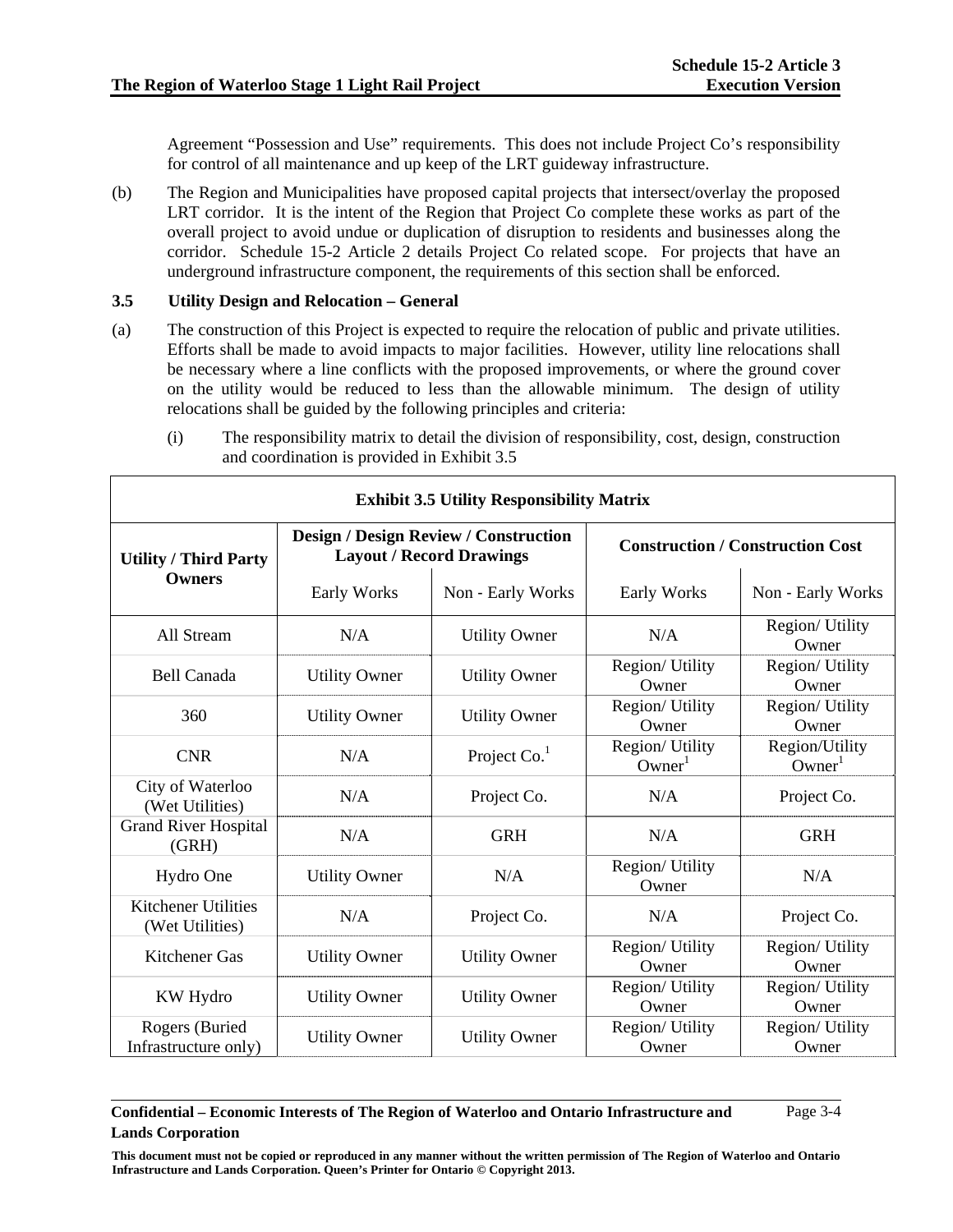| <b>Exhibit 3.5 Utility Responsibility Matrix</b> |                      |                                                                                 |                          |                                         |  |
|--------------------------------------------------|----------------------|---------------------------------------------------------------------------------|--------------------------|-----------------------------------------|--|
| <b>Utility / Third Party</b>                     |                      | <b>Design / Design Review / Construction</b><br><b>Layout / Record Drawings</b> |                          | <b>Construction / Construction Cost</b> |  |
| Owners                                           | Early Works          | Non - Early Works                                                               | Early Works              | Non - Early Works                       |  |
| <b>Telus</b>                                     | <b>Utility Owner</b> | Utility Owner/<br>Project Co.                                                   | Region/ Utility<br>Owner | Region/ Utility<br>Owner                |  |
| <b>Union Gas</b>                                 | <b>Utility Owner</b> | Utility Owner/<br>Project Co.                                                   | Region/Utility<br>Owner  | <b>Utility Owner</b>                    |  |
| University of<br>Waterloo<br>(Wet Utilities)     | N/A                  | Project Co.                                                                     | N/A                      | Project Co.                             |  |
| Waterloo North<br>Hydro                          | <b>Utility Owner</b> | <b>Utility Owner</b>                                                            | Region/ Utility<br>Owner | Region/ Utility<br>Owner                |  |

#### **Notes:**

All "*Coordination*" is Project Co. responsibility, following Commercial Close.

*Early Works -* "Early Works" means the projects initiated by the Region prior to Commercial Close described in the Summary of Utility Relocation Work set forth in Exhibit 3.5.1 of Schedule 15-2 – Design and Construction Requirements of the Output Specifications.

*Non-Early Works -* "Non-Early Works" means works commencing after Project Co. assumes section of road and Project Co. is responsible for the coordination.

*"Construction*" – All underground and above ground works including, but not limited to excavation, installation (in bedding provided by utility or in sleeve provided by Project Co.), connection, commissioning, backfill, compaction and quality assurance testing up to the final grade for landscaped or boulevard areas and to subgrade level in all travelled areas (sidewalks, roads, etc.).

**"Design"** – Preparation of the functional and detailed design of the proposed infrastructure compliant with the appropriate authority having jurisdiction including obtaining and payment for any and all permits, approvals and municipal consents necessary for completion of the works. This shall include coordination with Project Co. and provision of design drawings and schedules to facilitate said coordination.

*"Construction Layout"* – Provision of survey services to physically layout the proposed infrastructure for the purposes of construction as defined in this article.

*"Record Drawings"* – Provision of detailed, accurate record drawings indicating the location, size and configuration of the proposed works in AutoCAD format suitable for both Regional documentation and Project Co. use for design coordination and utility conflict management.

<sup>1</sup>Obligations related to CN are further expanded on in PA Schedule 16 and PSOS.

(ii) Utility work involving maintenance, support, and relocation of utilities shall be designed to conform to the applicable specifications, criteria, and standard drawings of the concerned private utility corporations or public agencies. The proposed designs shall be provided to the concerned private utility corporations or public agencies for review.

**Confidential – Economic Interests of The Region of Waterloo and Ontario Infrastructure and Lands Corporation**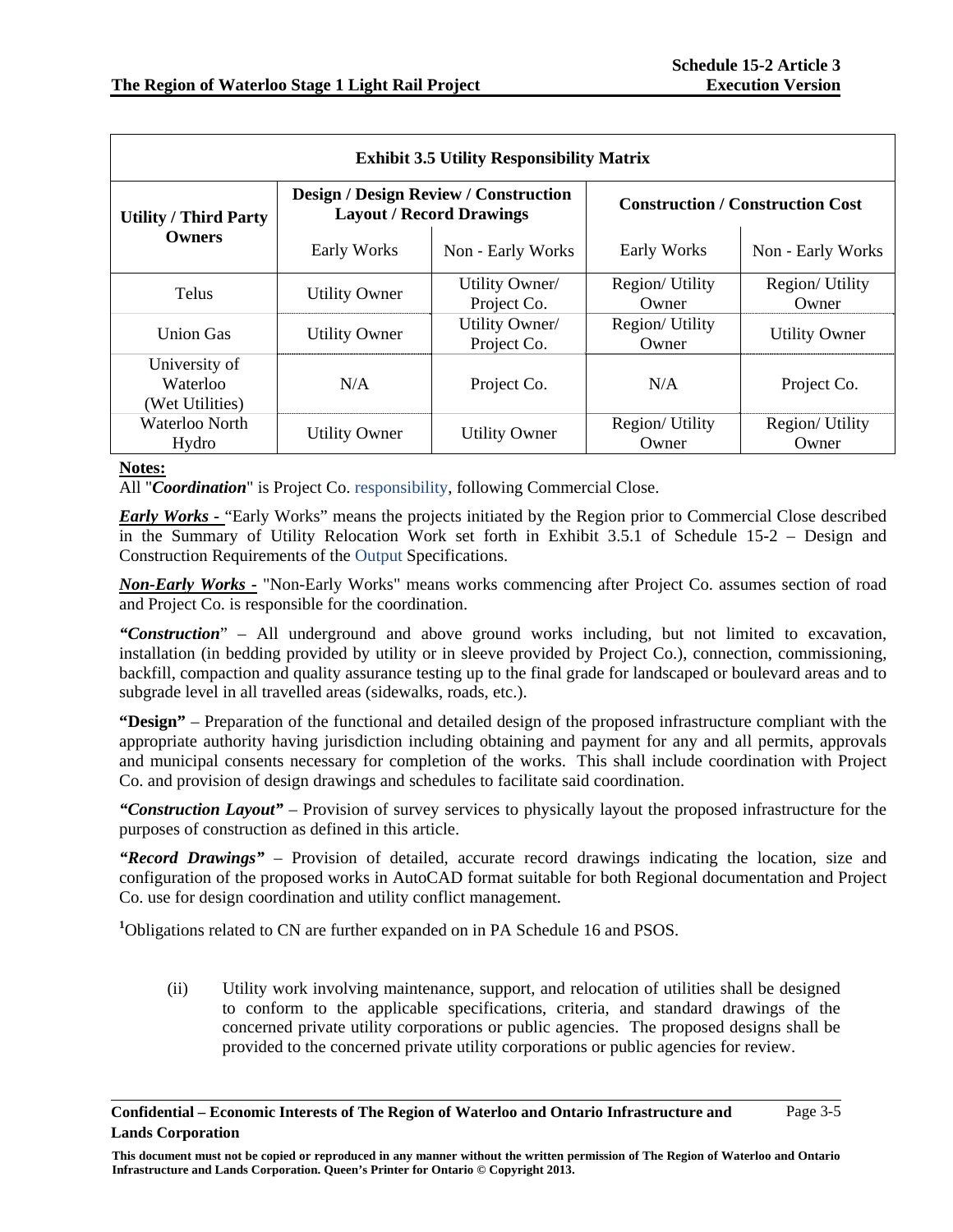- (iii) The design of utility relocations shall be compatible with the existing utility system, which is being modified. The designs shall also attempt to accommodate available future utility plans for the Project area.
- (iv) Utility crossings of LRT corridor shall be kept to a minimum. Under no circumstances shall utility lines be permitted to cross under at-grade switching areas. Where crossing of an at-grade LRT corridor cannot be avoided, utility lines shall be encased in a nonconductive sleeve as required to minimize the effect upon future maintenance operations. Similarly, existing or relocated utility crossings of existing high-volume roadways (King St., Northfield Dr., Erb St., Caroline St., Charles St., Courtland Ave.) shall also be encased, to minimize disruption to traffic during future maintenance operations. Utility crossings shall be as perpendicular to the LRT corridor or roadway alignment as possible.
- (v) Non-metallic sleeves (full or split) shall be sized as follows:
	- A. Sleeves shall be required for all utilities with an outside diameter of 450mm or less. Utilities with an outside greater than 450mm do not require sleeves; however efforts shall be made to minimize/eliminate joints under the LRT trackway.
	- B. Sleeves for shallow utilities (gas, electric, telecommunications, private services etc.) shall be extended from outer roadway curb to outer roadway curb so access can be made without a road cut.
	- C. Sleeves for deep utilities (water, storm, sanitary) shall be extended:
		- 1. to the a minimum of 2.5 m offset from the LRT trackway in roadway sections
		- 2. to a minimum of 2.5 m offset from the edge of the travelled road parallel to the LRT trackway at intersections to allow for access without the need for intersection closure
	- D. Communications Minimum 100 mm diameter
	- E. Service Connections
		- 1. Communications Minimum 50 mm diameter
		- 2. Water Service Minimum 50 mm diameter
		- 3. Sanitary/Storm Service Minimum 150 mm diameter
	- F. Municipal Infrastructure Minimum 50 mm annular space between outside diameter of utility and inside diameter of sleeve using standard pipe sizes.
	- G. Watermains Minimum 50 mm annular space with allowance for one pipe size increase using standard pipe sizes
	- H. Hydro
		- 1. Secondary 75 mm diameter
		- 2. Primary Concrete Encased Duct Structure Number of Ducts to match existing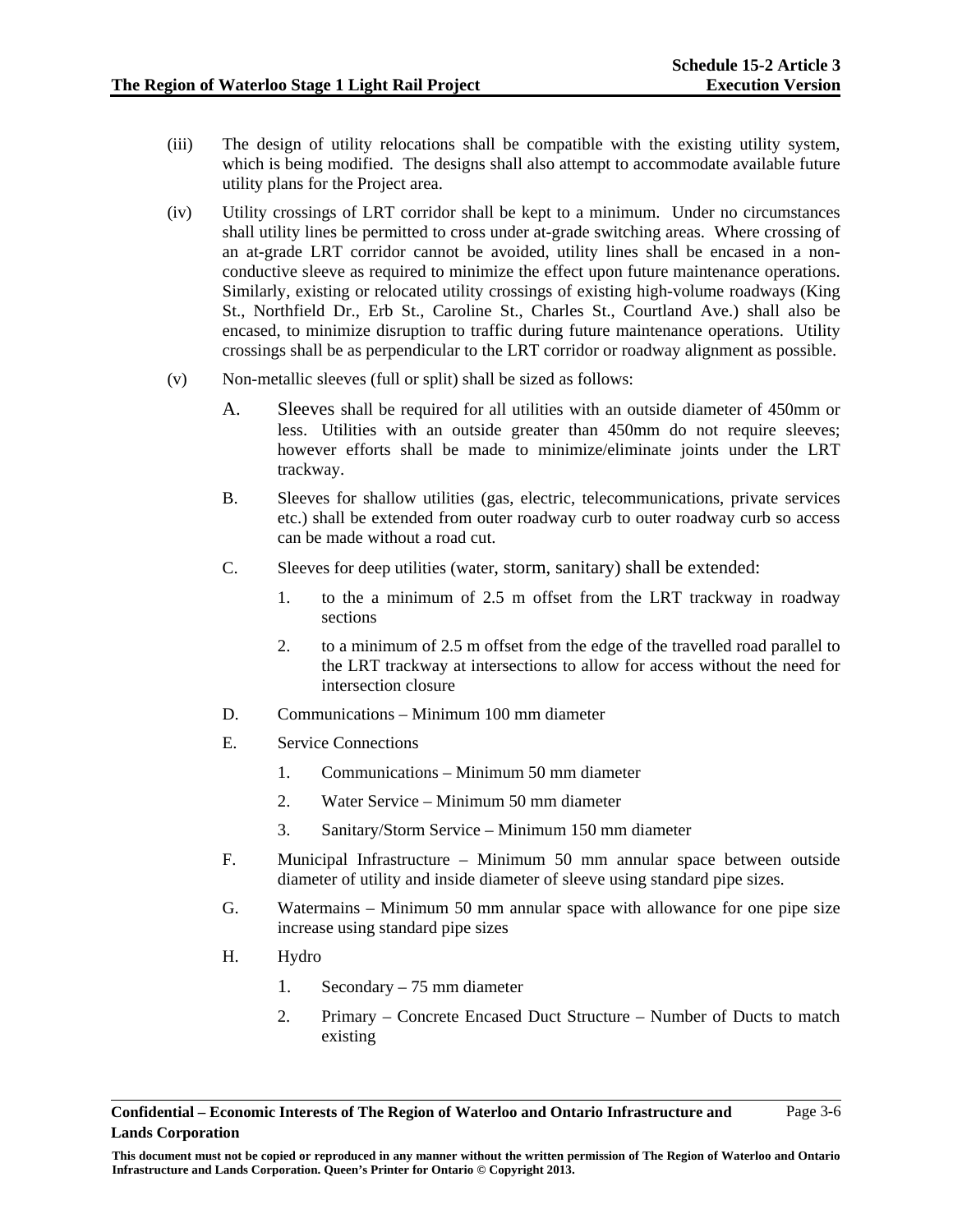- I. With the exception of watermains, all other existing utilities may achieve the performance objective by the installation of a parallel empty sleeve capped on both ends immediately beside the utility being protected. This will allow for future replacement of the infrastructure without the requirement to replace in service utilities provided that they are not in conflict with the proposed works.
- (vi) Metallic sleeves
	- A. Natural Gas sleeves shall be steel, compliant with the requirements of the CSA Standard Z662-11
- (vii) Infrastructure that crosses or is parallel to the LRT trackway and is a minimum of 3 m below proposed top of rail may remain in place with the approval of the infrastructure's operating authority provided that an effective replacement/restoration method can be achieved without the need for a sleeve or open cut excavation. Maintenance access to the infrastructure must be achievable from a location that is outside of the exclusion zone around the LRT trackway or Project Co must enter into an operation and maintenance agreement that will delineate access notification and LRT impacts of said access.
- (viii) New utility crossings under existing railways shall be made by boring, jacking, or tunneling. Open-trench methods may be considered under streets, parking lots.
- (ix) Utility facilities extending longitudinally within the LRT corridor exclusion zone shall be limited to those serving System facilities unless otherwise noted.
- (x) Any existing communications and signal systems shall be maintained at all times.
- (b) Early Works Utility Relocation
	- (i) Several utilities are proposed to be or have been relocated in advance of the LRT construction. Exhibit 3.5-1 illustrates the limits/extent of the current relocation proposed and approximate timelines. Proposed and As-built drawings will be provided to Project Co by the appropriate utility within 30 days of completion of the design/installation unless otherwise negotiated by Project Co with the individual utility agency. The intent of that relocation was a permanent location and Project Co shall make all efforts to avoid disturbing this infrastructure.
	- (ii) Project Co shall be responsible for the removal of abandoned structures encountered during LRT construction.
	- (iii) Utility Early Works drawings are included in Appendix O.

**This document must not be copied or reproduced in any manner without the written permission of The Region of Waterloo and Ontario Infrastructure and Lands Corporation. Queen's Printer for Ontario © Copyright 2013.**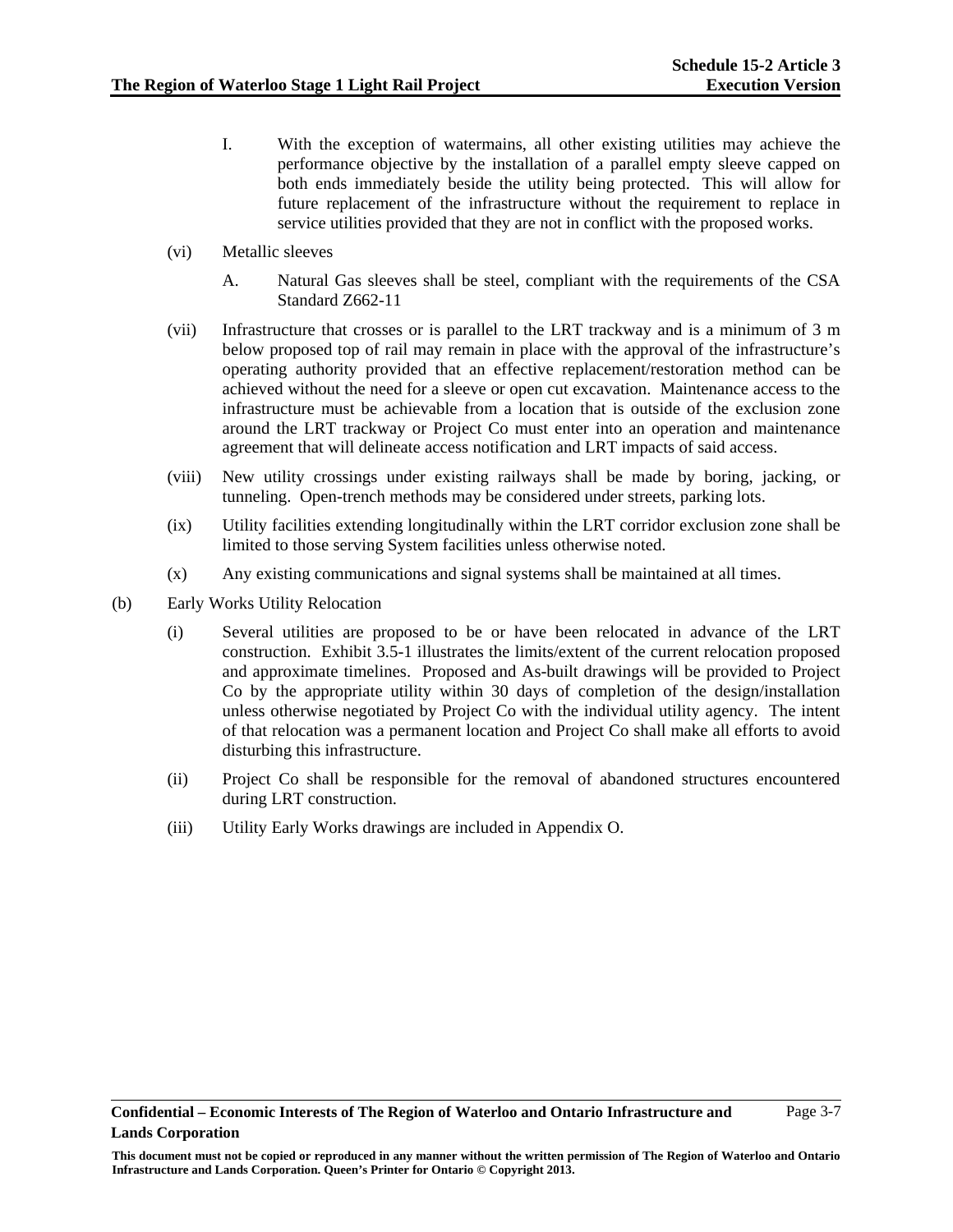| <b>Facility</b><br><b>Description</b>            | <b>Location</b>                                                                                                        | Owner                        | <b>Description</b>                                                                                                                                             | Date Completed /<br><b>Proposed</b>                                                                                                    | <b>Reference Drawing</b>                                                        |
|--------------------------------------------------|------------------------------------------------------------------------------------------------------------------------|------------------------------|----------------------------------------------------------------------------------------------------------------------------------------------------------------|----------------------------------------------------------------------------------------------------------------------------------------|---------------------------------------------------------------------------------|
| Communications                                   | King $St.$ –<br>Allen to<br>Francis St.                                                                                | <b>Bell Canada</b>           | Relocate all existing<br>duct bank and<br>structures to a<br>location generally 2<br>m from west<br>property line.                                             | Civil Works-<br>December 31,<br>2013<br>Cable and<br>$Splicing -$<br>December 31,<br>2014                                              | Plan 407 to 423, 701<br>dated June 19, 2013                                     |
| Communications                                   | Hayward<br>$Ave -$<br>Courtland to<br>RR tracks                                                                        | <b>Bell Canada</b>           | Relocate buried<br>plant from south<br>boulevard to north<br>boulevard                                                                                         | Civil Work-<br>March 31, 2014<br>2013<br>Cable and<br>Splicing $-$ July 1,<br>2014                                                     | Design not complete will<br>provide to Project Co<br>post RFP close.            |
| Communications                                   | Various<br>Locations<br>King $St.$ –<br>William St.<br>to Wellington<br>St.                                            | Rogers/Telus                 | Joint structure<br>within 2 m of east<br>property line                                                                                                         | Civil Works-<br>Summer 2013<br>Cable and<br>Splicing - Fall<br>2013                                                                    | Rogers/Telus Buried<br>Permit Plan Sheet 1-11<br>Dated June 6, 2013             |
| Electrical<br>Transmission                       | Hydro One<br>Corridor-<br>Courtland to<br>Fairview<br>Park Mall<br>past the<br>termination<br>of Phase 1<br><b>LRT</b> | Hydro One<br><b>Networks</b> | Relocation of 115<br>kV overhead<br>transmission lines<br>and towers from<br>Courtland to<br><b>Fairview Park Mall</b><br>to new underground<br>duct location. | Fall 2014 - refer<br>to Schedule 15-2<br>Article 18                                                                                    | HONI-1 to HONI-8<br>Dated May 28, 2013                                          |
| Electrical<br>Distribution<br><b>Underground</b> | Various<br>throughout<br>downtown<br>City of<br>Kitchener                                                              | Kitchener<br>Wilmot<br>Hydro | Relocation of<br>existing<br>infrastructure<br>underground and<br>above ground to<br>minimize conflict<br>with proposed LRT.                                   | Start Dec 2012<br><b>Completion Fall</b><br>2015<br>Refer to Schedule<br>15-2 Article 18 of<br>Performance<br>Output<br>Specifications | <b>KWH Underground</b><br>Distribution Sheet 1-5<br>Dated September 13,<br>2013 |
| Electrical<br>Distribution<br><b>Overhead</b>    | Courtland<br>$Ave -$<br>Hayward to<br><b>Balzer</b>                                                                    | Kitchener<br>Wilmot<br>Hydro | Relocation of aerial<br>pole line from west<br>side of Courtland<br>Ave to east side of<br>Courtland Ave                                                       | Summer 2013                                                                                                                            | B10081 Drawing 1 to 4<br>Dated January 22, 2013                                 |

**Exhibit 3.5-1 Summary of Utility Relocation Work – Early Works**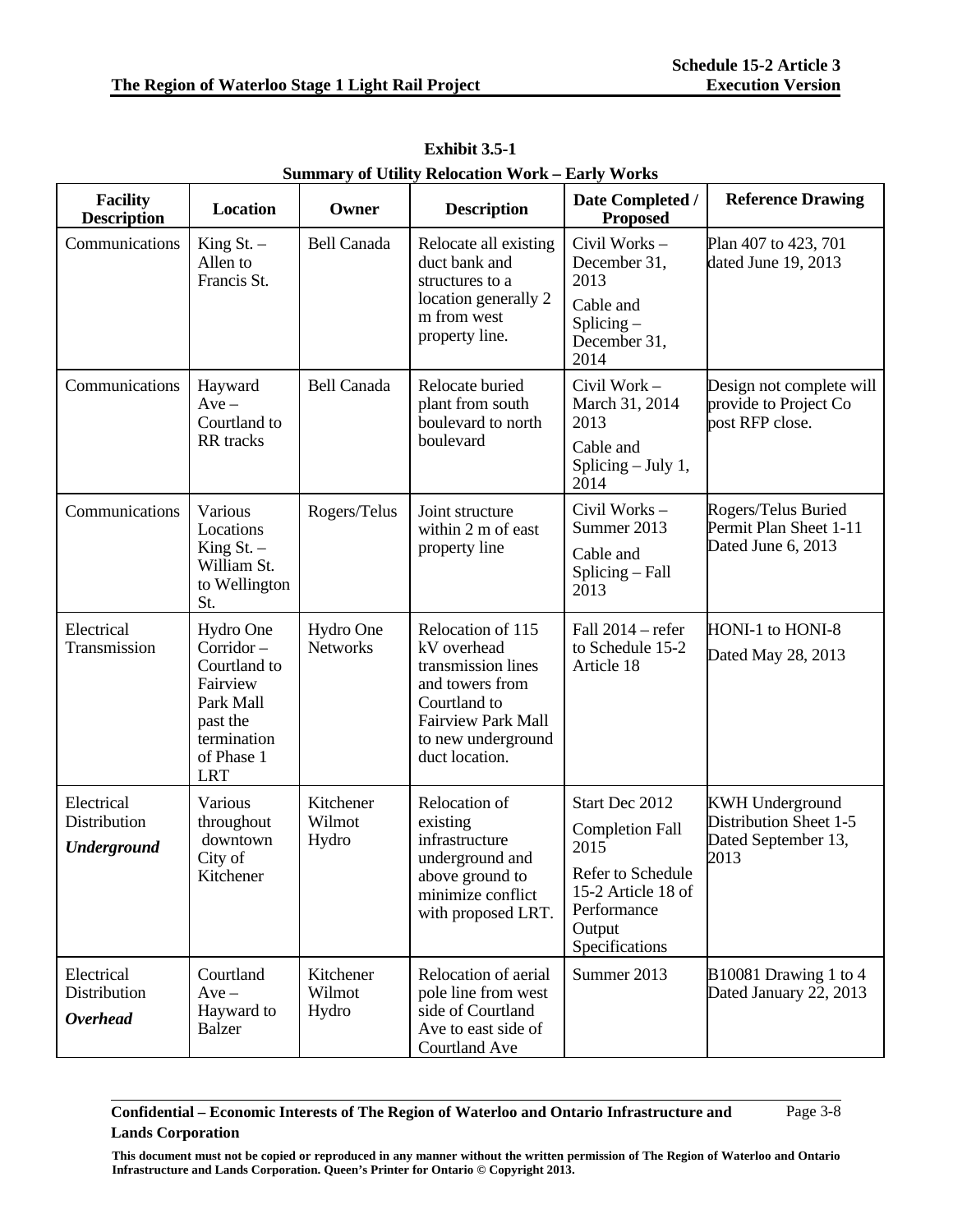| <b>Facility</b><br><b>Description</b> | <b>Location</b>                                                                                           | Owner                         | <b>Description</b>                                                                                                               | Date Completed /<br><b>Proposed</b> | <b>Reference Drawing</b>                                                      |
|---------------------------------------|-----------------------------------------------------------------------------------------------------------|-------------------------------|----------------------------------------------------------------------------------------------------------------------------------|-------------------------------------|-------------------------------------------------------------------------------|
| <b>Gas Distribution</b>               | Hayward<br>$Ave -$<br>Courtland<br>Ave to RR<br>tracks                                                    | Kitchener<br><b>Utilities</b> | Relocate existing<br>gasmain to near<br>north property line                                                                      | Summer 2013                         | As-Builts will be<br>provided to Project Co<br>post RFP close.                |
| <b>Gas Distribution</b>               | Crossing of<br>Hydro One<br>Corridor at<br>closed road<br>allowance<br>(projection of<br>Vanier<br>Drive) | Kitchener<br><b>Utilities</b> | Relocate existing<br>gasmain vertically<br>to accommodate<br>Hydro One Duct<br><b>Structure and LRT</b><br>rapidway              | Fall 2013                           | As-Builts will be<br>provided to Project Co<br>post RFP close.                |
| <b>Gas Distribution</b>               | <b>King Street</b><br>from Union<br>to Wellington                                                         | Kitchener<br><b>Utilities</b> | Relocate existing<br>gasmain along both<br>sides of King Street                                                                  | Summer 2013                         | As-Builts will be<br>provided to Project Co<br>post RFP close.                |
| <b>Gas Distribution</b>               | Ottawa Street<br>from Mill to<br>Charles                                                                  | Kitchener<br><b>Utilities</b> | Relocate<br>existing<br>gasmain<br>to<br>near<br>south property line                                                             | Fall 2013                           | will<br>As-Builts<br>be<br>provided to Project Co<br>post RFP close.          |
| <b>Gas Distribution</b>               | Caroline<br>from<br><b>Street</b><br>Erb Street to<br>John Street                                         | <b>Union Gas</b>              | Relocation/abandon<br>ment of existing gas<br>distribution<br>infrastructure<br>to<br>conflict<br>minimize<br>with proposed LRT  | Fall 2013                           | LRT Phase $4 -$ Caroline<br>South<br>dated<br><b>Street</b><br>August 2, 2013 |
| <b>Gas Distribution</b>               | King<br><b>Street</b><br>From<br>William<br>to<br>Union                                                   | <b>Union Gas</b>              | Relocation/abandon<br>ment of existing gas<br>distribution<br>infrastructure<br>to<br>conflict<br>minimize<br>with proposed LRT. | Fall 2013                           | As-Builts<br>will<br>be<br>provided to Project<br>Co<br>post RFP close.       |

**Exhibit 3.5-1 Summary of Utility Relocation Work – Early Works**

### (c) Utility Relocation

- (i) Relocation of private/franchised utilities (e.g., Union Gas, Rogers, Bell, Allstream, Atria, etc.) shall be completed by the utility owner. Project Co shall contact all franchised and Third Party utility owners to coordinate relocation efforts. Project Co's plans and specifications shall depict the work performed by others. Project Co shall be responsible for the provision and installation of any sleeves including providing access to utilities for installation of their infrastructure and any associated reinstatements.
- (ii) All other utility relocation construction activities shall be rearranged using one of the following procedures as part of Project Co's responsibilities:

#### **Confidential – Economic Interests of The Region of Waterloo and Ontario Infrastructure and Lands Corporation**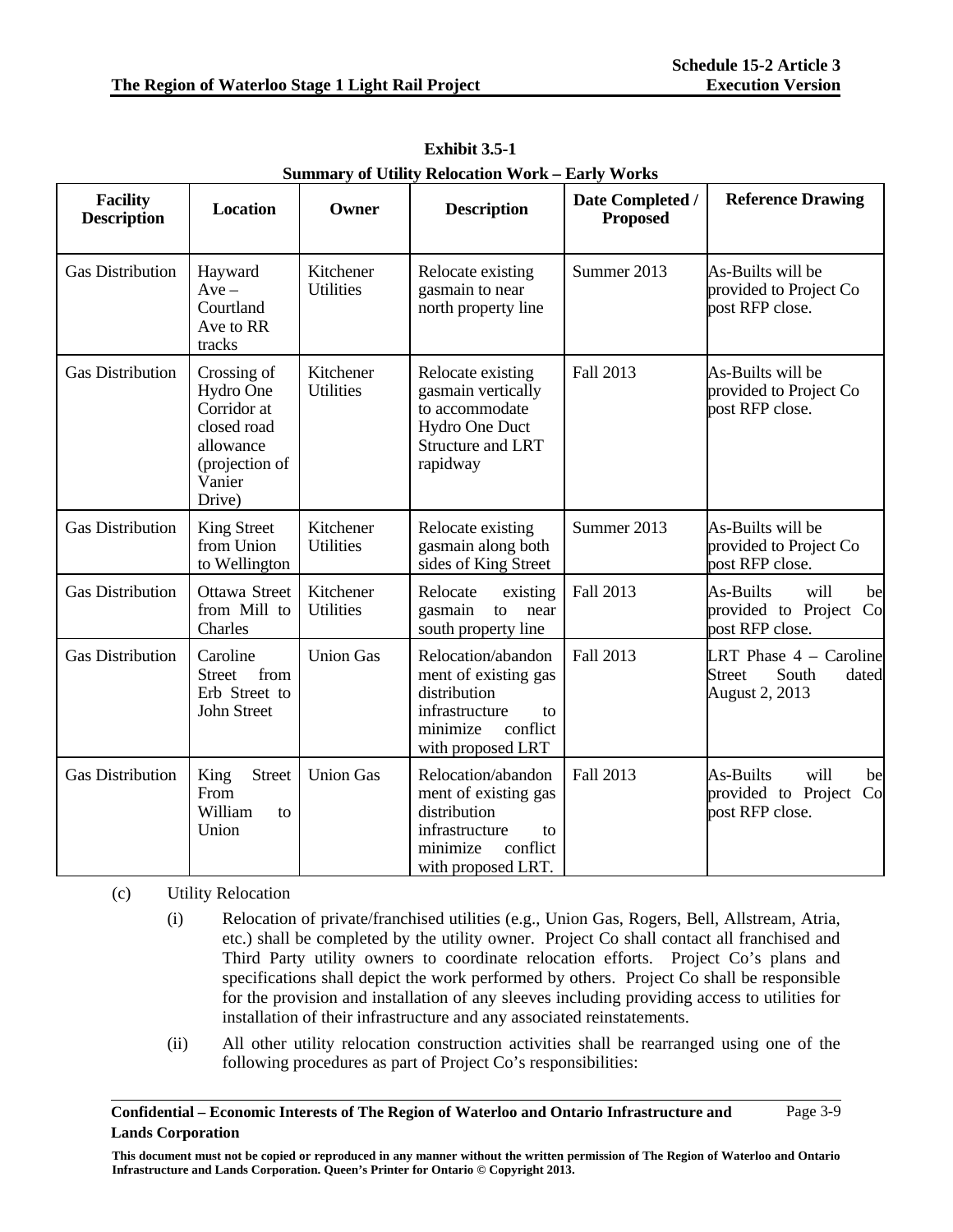- A. Supported and protected in place during construction and continued in service following completion of the LRT facilities.
- B. Temporarily relocated and maintained, then, upon completion of LRT facilities, restored to approximately the original location.
- C. Temporarily relocated and maintained, then, upon completion of the System facilities, replaced by new utilities.
- D. Permanently relocated beyond the immediate limits of LRT construction.
- E. Replacement with a new facility to be supported and maintained in place during construction, and then to continue in service following completion of the LRT facilities.
- (iii) Where municipal utilities (water, sanitary, storm) do not currently meet minimize size requirements as detailed in the Regional or Municipal Design Guidelines, the relocated installation shall comply with the current minimum size requirement.
- (iv) A list of the utility relocations/impacts are provided in Appendix M. This list is based the Functional Design. Project Co shall prepare and submit a schedule of utility relocations affected by construction of the LRT in the format indicated in Exhibit 3.5-2. This shall be included in the Project Schedule of Values.
- (d) Maintenance of Utility Service Connections
	- (i) Utility service to adjacent properties along the LRT trackway shall be maintained during construction. Maintenance of service may be accomplished by supporting existing facilities in place, by providing alternative temporary facilities, or by supplying from other points.

| <b>Facility</b><br><b>Description</b> | <b>Location</b>                       | Owner             | <b>Method of Conflict</b><br><b>Resolution</b>                                                | <b>Drawing</b><br><b>Reference</b> |
|---------------------------------------|---------------------------------------|-------------------|-----------------------------------------------------------------------------------------------|------------------------------------|
| Gas Main (dia.)                       | $Sta$ XXXX $+xx$ to<br>$Sta$ $XXX+xx$ | <b>Union Gas</b>  | Relocate X linear metres<br>of main to 0.6 metres<br>offset from north side of<br>King St. N. | UTIL-<br>$G-1$                     |
| Water Main (dia.)                     | Sta XXXX+xx to<br>$Sta$ $XXX+xx$      | City of Waterloo  | Vertical relocation<br>around proposed storm<br>pipe (X linear metres)                        | UTIL-<br>$W-1$                     |
| <b>Trunk Sanitary</b><br>Sewer (dia.) | $Sta$ XXXX $+xx$ to<br>Sta XXXX+xx    | City of Kitchener | Protect and maintain<br>during construction                                                   | $UTH -$<br>$SAN-1$                 |

## **Exhibit 3.5-2 (example) Summary of Utility Relocation Work**

### (e) Restoration of Areas Disturbed by Utility Work

(i) All pavement restoration related to utility rearrangement in public streets shall conform to the current specifications and practices of the Municipality involved. Restored pavements shall be the same materials and widths that existed prior to LRT construction, except for

#### **Confidential – Economic Interests of The Region of Waterloo and Ontario Infrastructure and Lands Corporation**  Page 3-10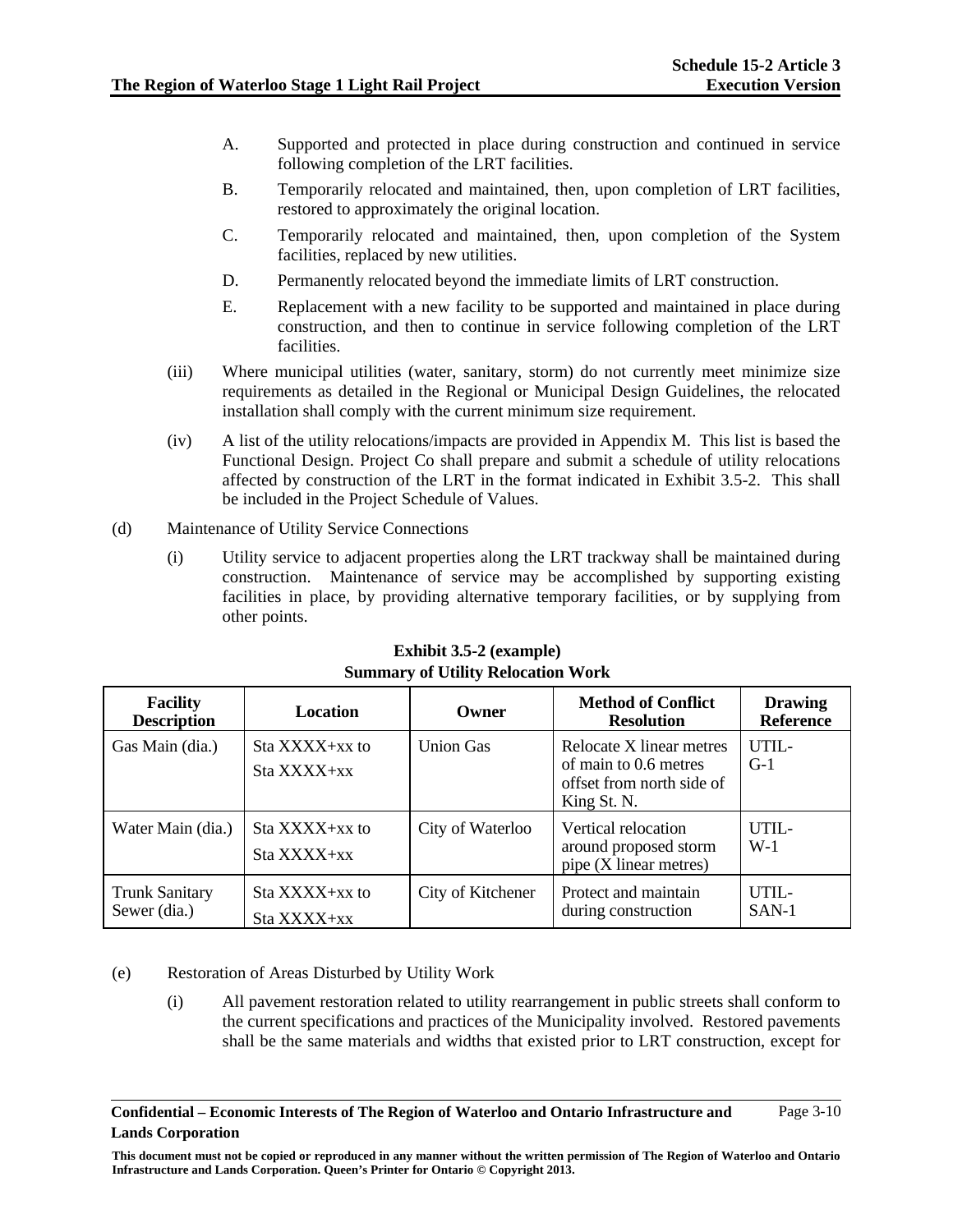instances where the existing road configuration is no longer to remain; the restoration shall meet current specifications and practice of the appropriate agency.

- (f) Utility Relocation Costs
	- (i) All costs associated with wet utility (sanitary, storm, water) relocations that are required for completion of the Project shall be the responsibility of Project Co unless otherwise negotiated between Project Co. and the Utility.
	- (ii) All costs associated with dry utility (gas, electric, communications, other) relocations that are required for completion of the Project shall be the responsibility of the utility or as detailed in Exhibit 3.5 – Utility Responsibility Matrix with coordination by Project Co.
- (g) Utilities to be Reconstructed
	- (i) Some Utilities within the corridor are reaching the end of their useful life and it is the intent of the Region for Project Co to reconstruct some utilities that may not be in conflict with the proposed LRT construction. Utilities to be relocated are indicated in the Utility Matrix in Appendix M or in the PIW drawings (Appendix N) or specifications (Schedule 15-2 Article 2). The specification for the specific works shall comply with the DGSSMS and requirements below.

#### **3.6 Sanitary Sewer**

- (a) Design Procedures
	- (i) Project Co shall perform, seal (Professional Engineer Licensed in Ontario), and provide all sanitary sizing and hydraulic calculations, including computer-generated input/output sheets, along with all worksheets and exhibits used to define the drainage area. The design shall include a sizing review based on the contributing area and current land zoning in accordance with the Municipal Guidelines and the MOE Design Guidelines for pipe sizing. Where a pipe size as selected based on the contributing area and current land zoning is greater than 50% full at maximum day flow, the pipe size provided and installed shall be increased one standard pipe size to account for future growth and zoning changes. Project Co shall be provided access to the City GIS information on the existing sanitary drainage areas. This shall be provided as part of the Basis of Design Report.
	- (ii) A design report shall be prepared compliant with MOE Design Guidelines suitable for submission and approval of the Ministry of the Environment by the Region of Waterloo under the Transfer of Review process.
- (b) Alignment
	- (i) Project Co shall design the relocation and/or protection of the existing sanitary sewer to maintain existing sanitary sewer capacity and access for maintenance. In locations where a sanitary manhole is in conflict with the LRT trackway, the manhole structure shall be relocated to a location where the distance between upstream and downstream manholes are maintained within municipal and provincial guidelines and where practical outside the travelled wheel path of the roadway parallel to the LRT trackway. Optimally, the relocated sewer section will be extended to the nearest existing manhole; however, a flexible connection at the extents of the sleeve may be permitted on the case by case basis.

**Confidential – Economic Interests of The Region of Waterloo and Ontario Infrastructure and Lands Corporation**  Page 3-11

**This document must not be copied or reproduced in any manner without the written permission of The Region of Waterloo and Ontario Infrastructure and Lands Corporation. Queen's Printer for Ontario © Copyright 2013.**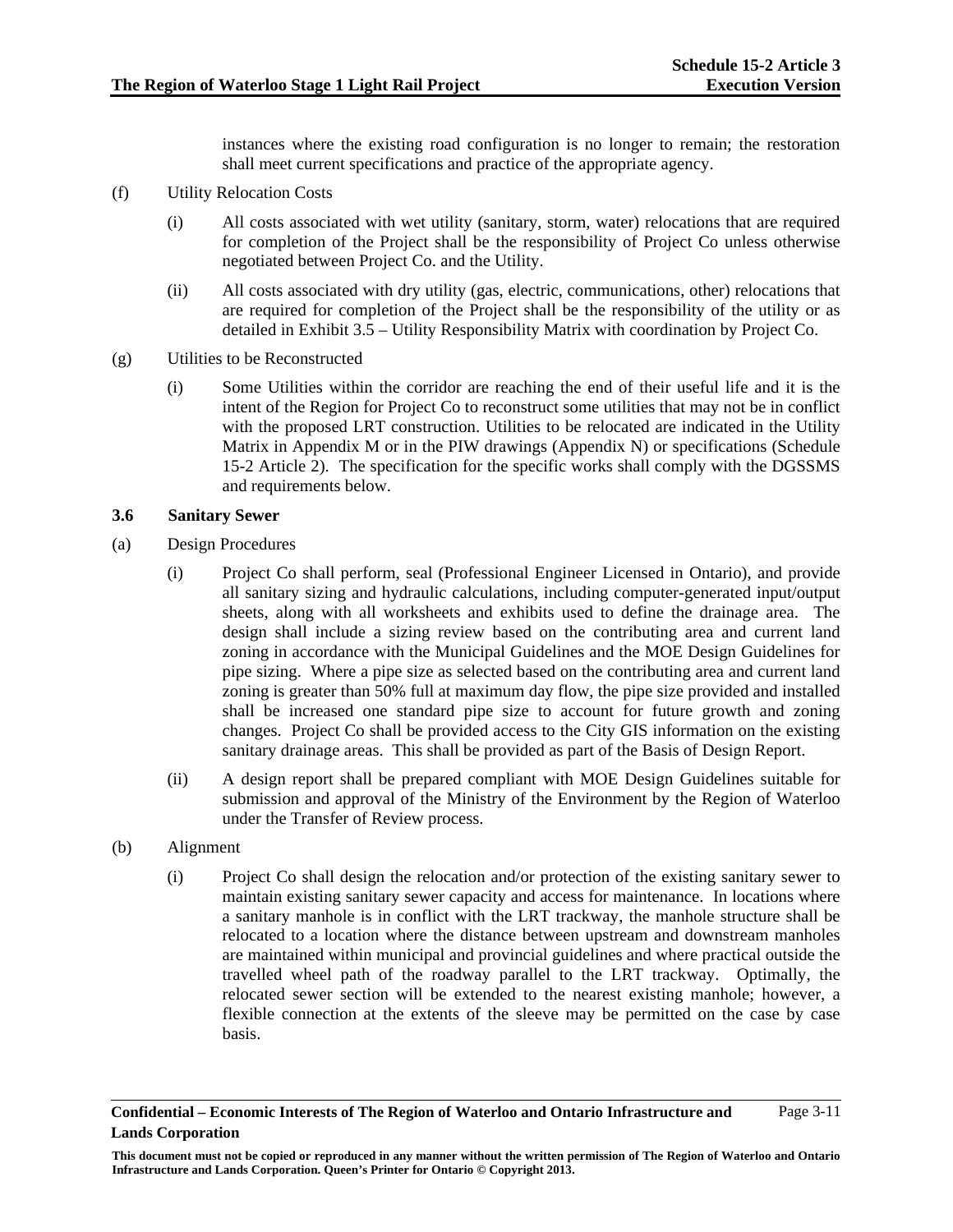- (c) Buildings
	- (i) As part of the development of the OMSF and substations, a sanitary service shall be required and shall be designed in accordance with Regional and Municipal standards.
- (d) Design Criteria and Standards
	- (i) Region of Waterloo and Area Municipalities Design Guidelines and Supplemental Specifications for Municipal Services – Part B
	- (ii) The potential of a high water table in portions of the Project area may exist and the proximity of the sanitary sewers on the Project shall be considered in the design of certain system components.

## **3.7 Storm Sewer – LRT Design**

- (a) Project Co shall design the storm drainage system to provide for safe operations of the LRT trackway and the adjoining roadway network, by providing a system that addresses the future drainage patterns established with the LRT Project in-place. The design for the system shall also address current drainage concerns on existing roadways where the drainage system of the roadway is affected by the Project.
- (b) Intent
	- (i) Stormwater collection, treatment and disposal associated with the LRT shall be consistent with Regional and local municipal practice for public roadways through the minimization of downstream impacts (quantity and quality).
	- (ii) Where practical, Low Impact Design (LID) practices shall be around LRT facilities (Traction Power Substations, OMSF, Stations, etc.)
- (c) Design Criteria and Standards
	- (i) Region of Waterloo and Area Municipalities Design Guidelines and Supplemental Specifications for Municipal Services – Part B
	- (ii) All on-Region drainage facilities shall conform to the Region's and/or governing agency design standards. Off-Region drainage facilities shall be based on the criteria and standards of the agency's having jurisdiction.
- (d) Design Procedures
	- (i) Project Co shall perform, seal, and provide all hydrologic and hydraulic calculations, including computer-generated input/output sheets, along with all worksheets and exhibits used to define the drainage area. This shall be provided as part of the Basis of Design Report.
	- (ii) The sections below describe the general procedures that shall be used to design the proposed drainage improvements.
	- (iii) Hydrology Proposed grading designs shall be used to establish future overland flow patterns and to compute watershed areas. The Rational Method shall be used to compute surface runoff volumes. The runoff coefficients for various surfaces shall be based on the MOE Design Guidelines, applied to post LRT construction conditions.. Rainfall intensity, frequency, and duration parameters shall be based on IDF curve equation parameters provided by the individual municipalities in their development manuals. A 5-

**Confidential – Economic Interests of The Region of Waterloo and Ontario Infrastructure and Lands Corporation**  Page 3-12

**This document must not be copied or reproduced in any manner without the written permission of The Region of Waterloo and Ontario Infrastructure and Lands Corporation. Queen's Printer for Ontario © Copyright 2013.**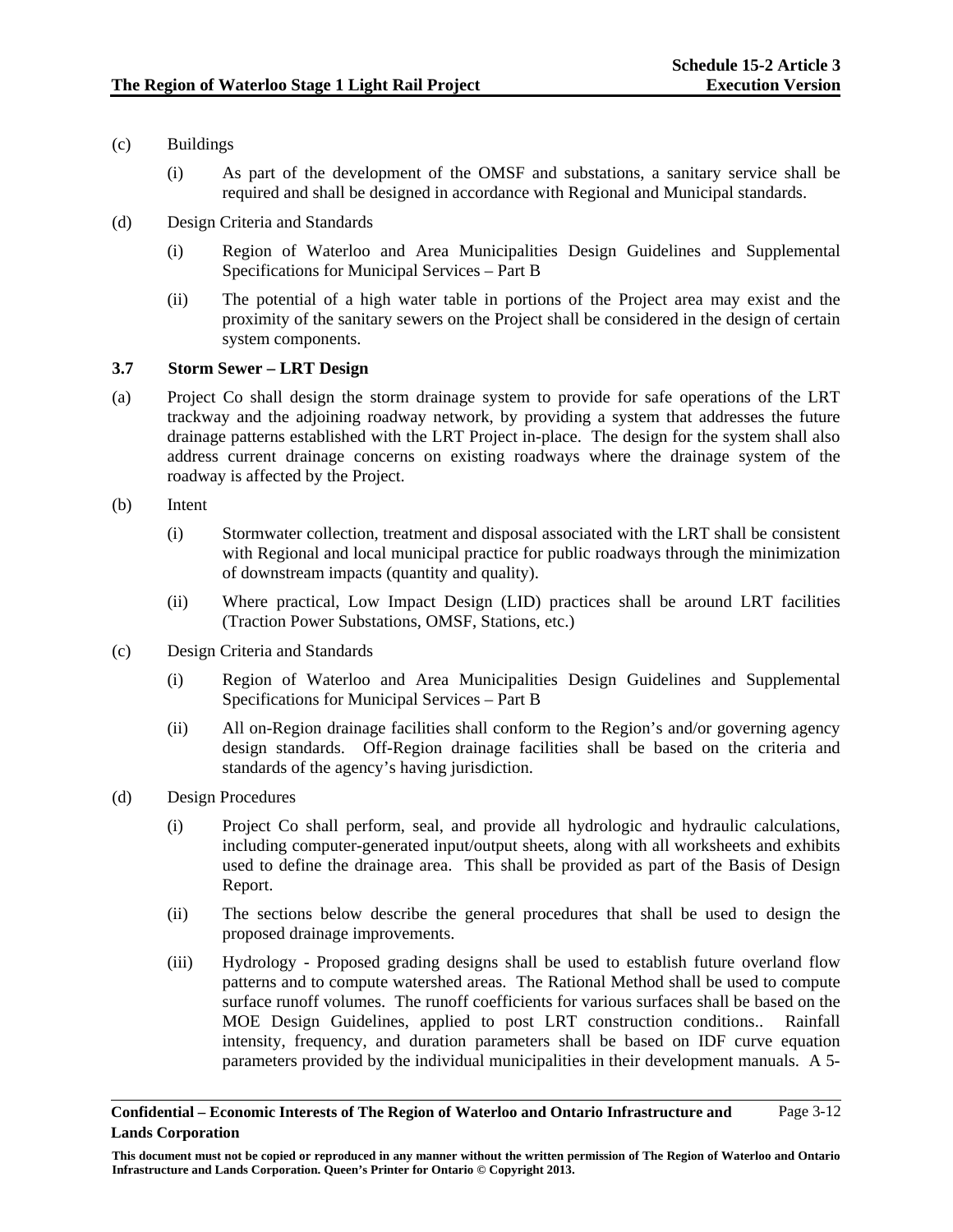year design storm shall be used for the design of roadways, local streets, parking and station areas except that underpasses and depressed segments of these roadways shall be subject to a Regional Storm design storm. Where a pipe size as selected based on the contributing area and current land impervious area is greater than 80% full during the 5 year peak flow using a Rational Method calculation, the pipe size provided and installed shall be increased one standard pipe size to account for future growth and changes in impervious area

- (iv) The hydraulic design of new or modified LRT bridges and culverts shall be based on the Regional Storm with the requirement of no change in flood elevation resulting from the construction of the works.
- (v) Inlet Placement Drainage basins shall be spaced as indicated in the Regional and City Guidelines. Basin frames, grates, and curb pieces (where required) shall be selected as appropriate to each location. Special basin requirements shall be applied at profile low points. Where bicycle or pedestrian traffic is anticipated, reticuline grates or side inlets shall be installed. Side inlets are the Regional Standard and shall be used unless there is a specific technical reason to deviate. Trench drains may be used within and adjacent to the trackway and shall be designed for H-20 Loading and Full traffic H-20 loading for areas where the trench drain may be located under the wheel path for vehicles using the roadway or access. Reticulated catchbasin inlets are permitted adjacent to the track curb provided access is maintained for catchbasin replacement without undermining the track bed.
- (vi) At some Project locations, the proposed design calls for modifications to existing drainage structures. These modifications shall be designed in accordance with the specifications and details of the agency having jurisdiction over the area drained.
	- A. Waterloo Spur Drainage from adjacent properties may be directed into the railside ditches. This drainage shall be maintained by Project Co along existing alignments and within the currently available right-of-way.
	- B. University of Waterloo LRT Station Existing Stormwater Quantity and Quality control facilities are located adjacent to the proposed LRT trackway. The operational efficiency of the quantity and quality shall either be maintained or provided by Project Co in proximity to the existing facility within the existing right-of-way.
	- C. Huron Spur Drainage from adjacent properties may be directed into the railside ditches. This drainage shall be maintained by Project Co along existing alignments and within the currently available right-of-way.
- (vii) Pipe Network Design The results of the Rational Method analysis shall be used to establish flows entering the storm system with pipe sizing in accordance with Regional Standards. Hydraulic analyses shall use the Manning equation as a basis. Existing topography, pipe cover requirements, and pipe flow velocity criteria shall govern pipe slopes.
- (viii) Where connections to existing systems are proposed, downstream conditions shall be checked to confirm that the existing system has adequate capacity to accommodate proposed conditions. This review shall include an investigation of outlet conditions to determine the type of outlet control under which the existing system(s) is operating.

#### **Confidential – Economic Interests of The Region of Waterloo and Ontario Infrastructure and Lands Corporation**  Page 3-13

**This document must not be copied or reproduced in any manner without the written permission of The Region of Waterloo and Ontario Infrastructure and Lands Corporation. Queen's Printer for Ontario © Copyright 2013.**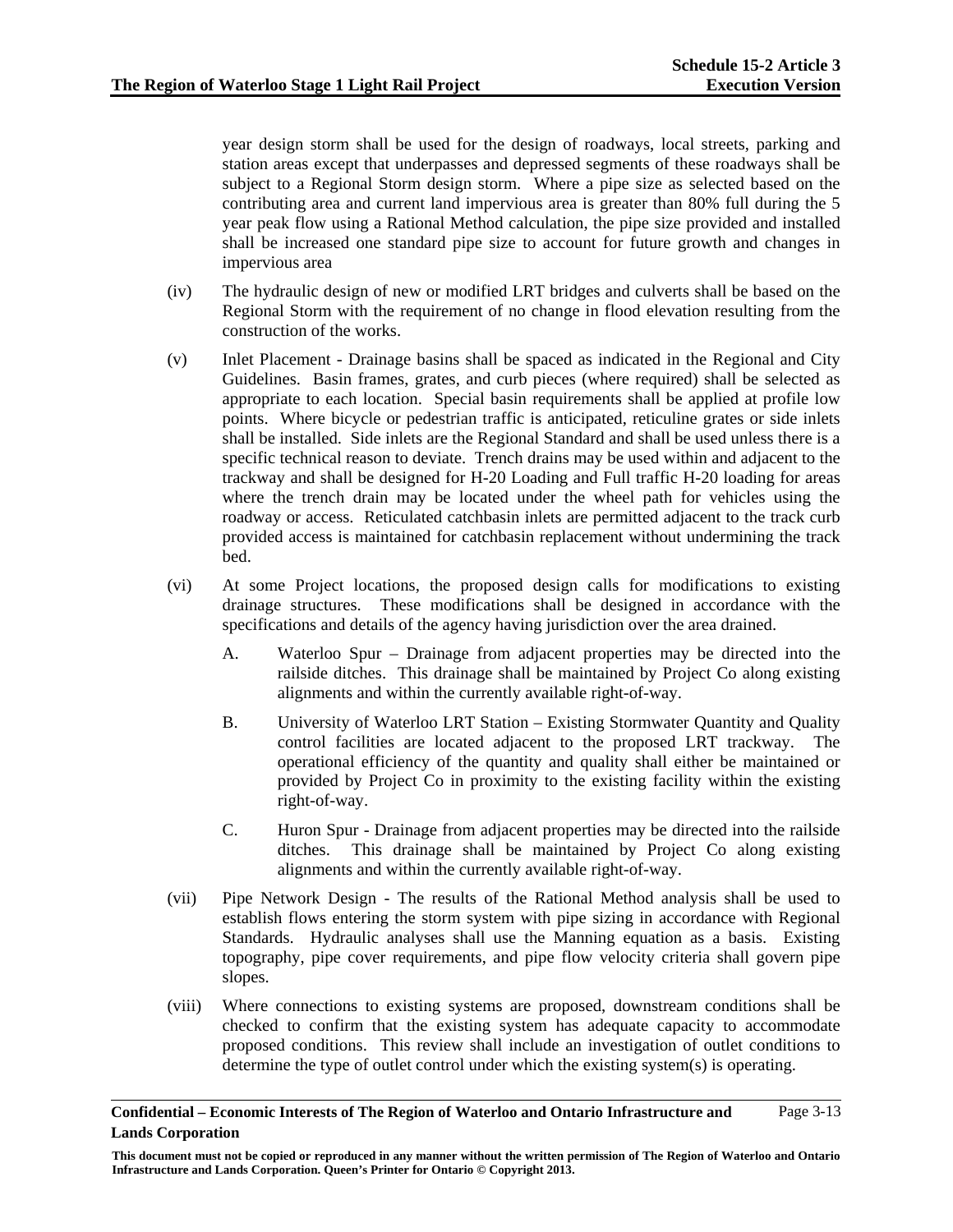- (ix) Under no circumstances shall storm drainage be diverted to sanitary sewer systems.
- (x) Acceptable Materials
	- A. Pipe materials shall be selected based on the criteria of the governing agency and the subsurface conditions. If required, an economic analysis of the relative costs of acceptable material options shall be performed.
- (e) Effect of Water Table on Design
	- (i) The potential of a high water table in portions of the Project area may exist and the proximity of the primary outfalls for large portions of the Project shall be considered in the design of certain drainage system components.
	- (ii) Storm Sewers shall be designed in areas of high groundwater table to collect and convey groundwater in a manner mitigating impacts on adjacent structures, granular base, and pavements.
- (f) Specific Drainage Requirements of LRT Segments
	- (i) Specific Project areas requiring special attention to drainage include:
		- A. All Platform areas
			- 1. Due to increased impervious areas;
		- B. Northfield Drive Intersection with the LRT;
			- 1. Transition from street running to ballasted track;
			- 2. Existing drainage channels to be maintained.
		- C. Operations and Maintenance Facility and Yard
			- 1. Significant change in use and impervious area;
			- 2. Proximity to Forwell Creek and GRCA Regulated Area;
			- 3. Site Plan Control Approval.
		- D. Waterloo Spur Alignment including Father Bauer Drive and Erb Street
			- 1. Rural Cross Section
			- 2. Outlet to Laurel Creek
		- E. King and Victoria Street Grade Separation including the Canadian National Railway Reconstruction
			- 1. 5 year storm flow to be conveyed by storm connection to the Victoria St. Storm Sewer.
			- 2. A Stormwater pumping system including backup generator and outlet shall be designed for the worst case scenario for peak flow and operation period for all storm events from the 5 year storm up to the Regional Storm.
			- 3. Collection system and forcemain to suitable outlet (refer to RT EA report for feasible solution)
		- F. Huron Spur Alignment

**This document must not be copied or reproduced in any manner without the written permission of The Region of Waterloo and Ontario Infrastructure and Lands Corporation. Queen's Printer for Ontario © Copyright 2013.**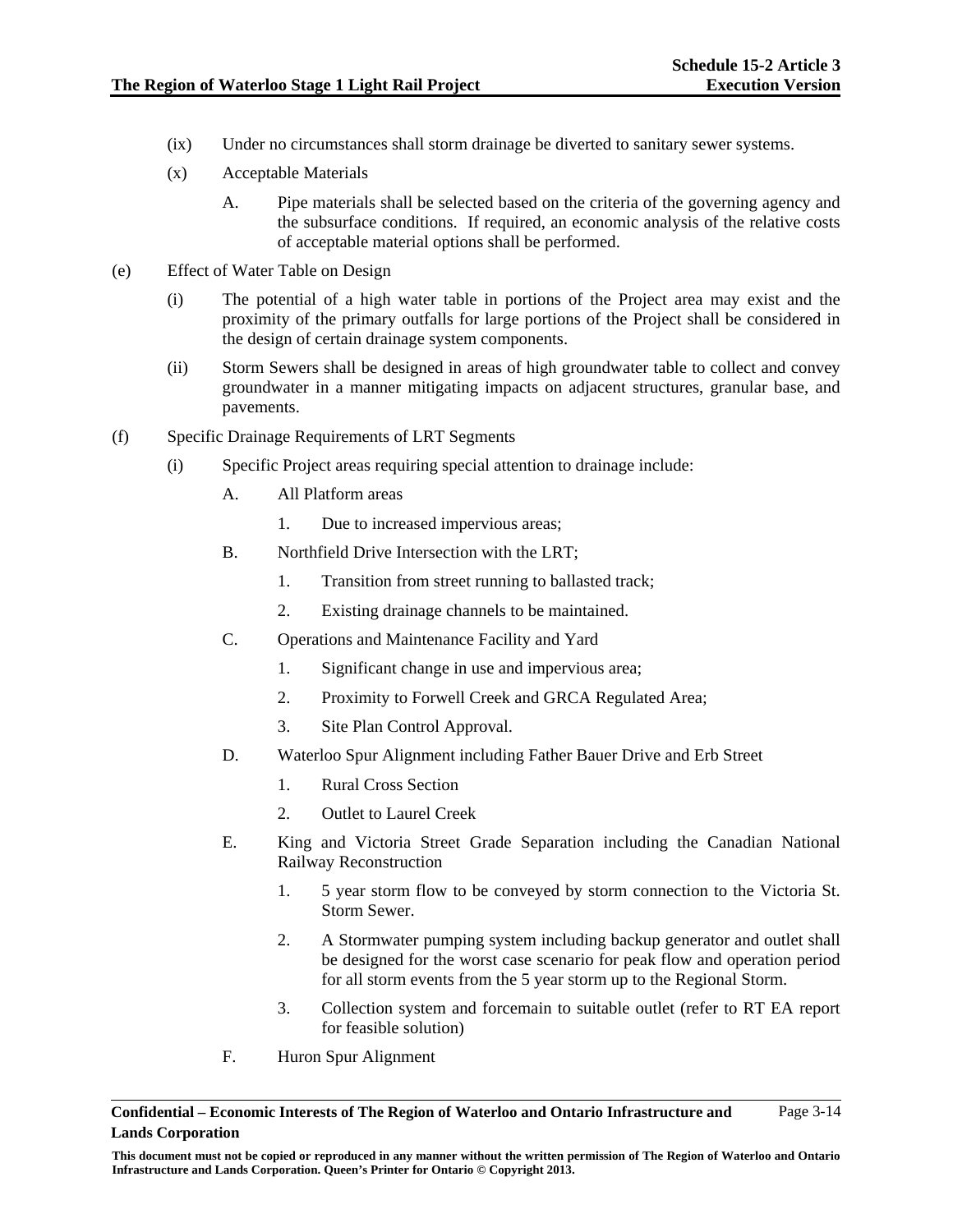- 1. Rural Cross Section
- 2. Outlets to Schneider Creek

## **3.8 Storm Sewer – Relocation**

- (a) Intent:
	- (i) Unless indicated otherwise Project Co shall relocate any and all storm sewers, manholes and appurtenances that are in conflict with the LRT trackway and the exclusion envelope to a location where their function is maintained. This shall include upsizing pipes to maintain capacity at a reduced gradient.
	- (ii) Where practical, crossings shall be maintained at the current location and sleeved as appropriate.
	- (iii) Materials and Methods shall be as per DGSSMS Part B.
	- (iv) Testing and Acceptance as per DGSSMS Part B

## **3.9 Water Distribution**

- (a) Intent:
	- (i) Unless indicated otherwise Project Co shall relocate any and all watermains, valves and appurtenances that are in conflict with the LRT trackway and the exclusion envelope to a location where their function is maintained.
	- (ii) Watermain crossings of the LRT trackway shall be replaced at a minimum for the full length of the crossing including the exclusion zone with an appropriate valve consistent with the governing authority's requirements at both ends of the crossing. A non-metallic sleeve shall be provided with adequate annular space to allow for the upsizing of the watermain in the future.
	- (iii) Fire Hydrants shall be installed as per MOE Design Guidelines and the latest edition of the Fire Underwriters Survey for Public Fire. Alternate fire hydrant side of the road to ensure access to fire hydrants on both sides of the LRT tracks. Maximum distance between hydrants shall be 90 m radial distance.
	- (iv) Materials and Methods shall be as per DGSSMS.
	- (v) Temporary Water Service to be provided including maintenance of fire protection and acceptable municipal water pressure in accordance with the MOE Design Guidelines.

### **3.10 Natural Gas**

- (a) Intent:
	- (i) Unless indicated otherwise Project Co shall coordinate with the gas utility to relocate any and all gas mains, valves and appurtenances that are in conflict with the LRT trackway and the exclusion envelope to a location where their function is maintained.
	- (ii) Gas crossings of the LRT trackway shall be replaced at a minimum for the full length of the crossing including the exclusion zone with appurtenances consistent with the governing authority's requirements at both ends of the crossing. A non-metallic sleeve shall be provided by Project Co with adequate annular space as required by the utility operating authority to permit future trenchless replacement of the infrastructure.

**This document must not be copied or reproduced in any manner without the written permission of The Region of Waterloo and Ontario Infrastructure and Lands Corporation. Queen's Printer for Ontario © Copyright 2013.**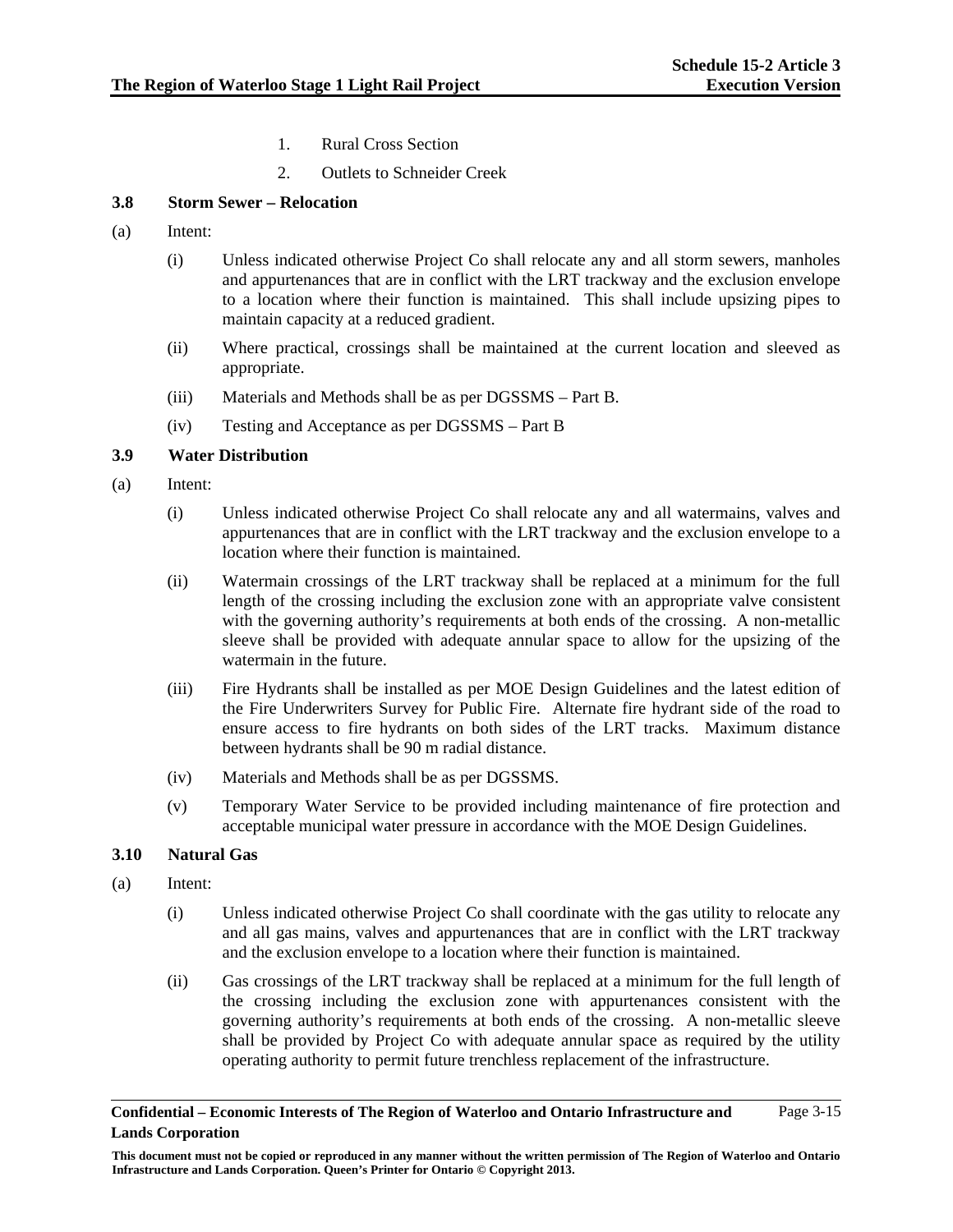- (b) Special Provisions
	- (i) Minimum 1.68m depth for gas main casing at LRT crossing locations per Transport Canada railway crossing requirements for oil and gas pipelines (TC E-10)
	- (ii) Minimum 3.05m depth of gas main when uncased at LRT crossing locations per Transport Canada railway crossing requirements for oil and gas pipelines (TC E-10)
	- (iii) Casings to extend for entire width of Right-of-Way when PE carrier pipe is being used per Transport Canada railway crossing requirements for oil and gas pipelines (TC E-10)
	- (iv) Union Gas to be added to all crossing permits
	- (v) Kitchener Utilities Project Co. to provide steel sleeves as per compliant with the requirements of the CSA Standard Z662-11 and Transport Canada railway crossing requirements for oil and gas pipelines (TC E-10)
	- (vi) Union Gas Union Gas will specify and supply all material & casings required

## **3.11 Electrical Distribution**

- (a) Underground
	- (i) Intent:
		- A. Unless indicated otherwise Project Co shall coordinate with the electrical utility to relocate any and all underground electrical distribution or transmission infrastructure and appurtenances that are in conflict with the LRT trackway and the exclusion envelope to a location where their function is maintained.
		- B. Electrical crossings of the LRT trackway shall be replaced at a minimum for the full length of the crossing including the exclusion zone with appurtenances consistent with the governing authority's requirements at both ends of the crossing. A non-metallic sleeve shall be provided by Project Co with adequate annular space as required by the utility operating authority to permit future trenchless replacement of the infrastructure. The electrical authority will complete all wiring with their own forces. Project Co shall coordinate this work with the authority.
- (b) Overhead
	- (i) Intent:
		- A. Unless indicated otherwise Project Co shall coordinate with the electrical utility to relocate any and all overhead electrical distribution or transmission infrastructure and appurtenances that are in conflict with the LRT trackway and the exclusion envelope to an underground location where their function is maintained.
		- B. Electrical crossings of the LRT trackway shall be replaced at a minimum for the full length of the crossing extending to the nearest utility pole including the exclusion zone with appurtenances consistent with the governing authority's requirements at both ends of the crossing. A non-metallic sleeve shall be provided by Project Co with adequate annular space as required by the utility operating authority to permit future trenchless replacement of the infrastructure.

**Confidential – Economic Interests of The Region of Waterloo and Ontario Infrastructure and Lands Corporation**  Page 3-16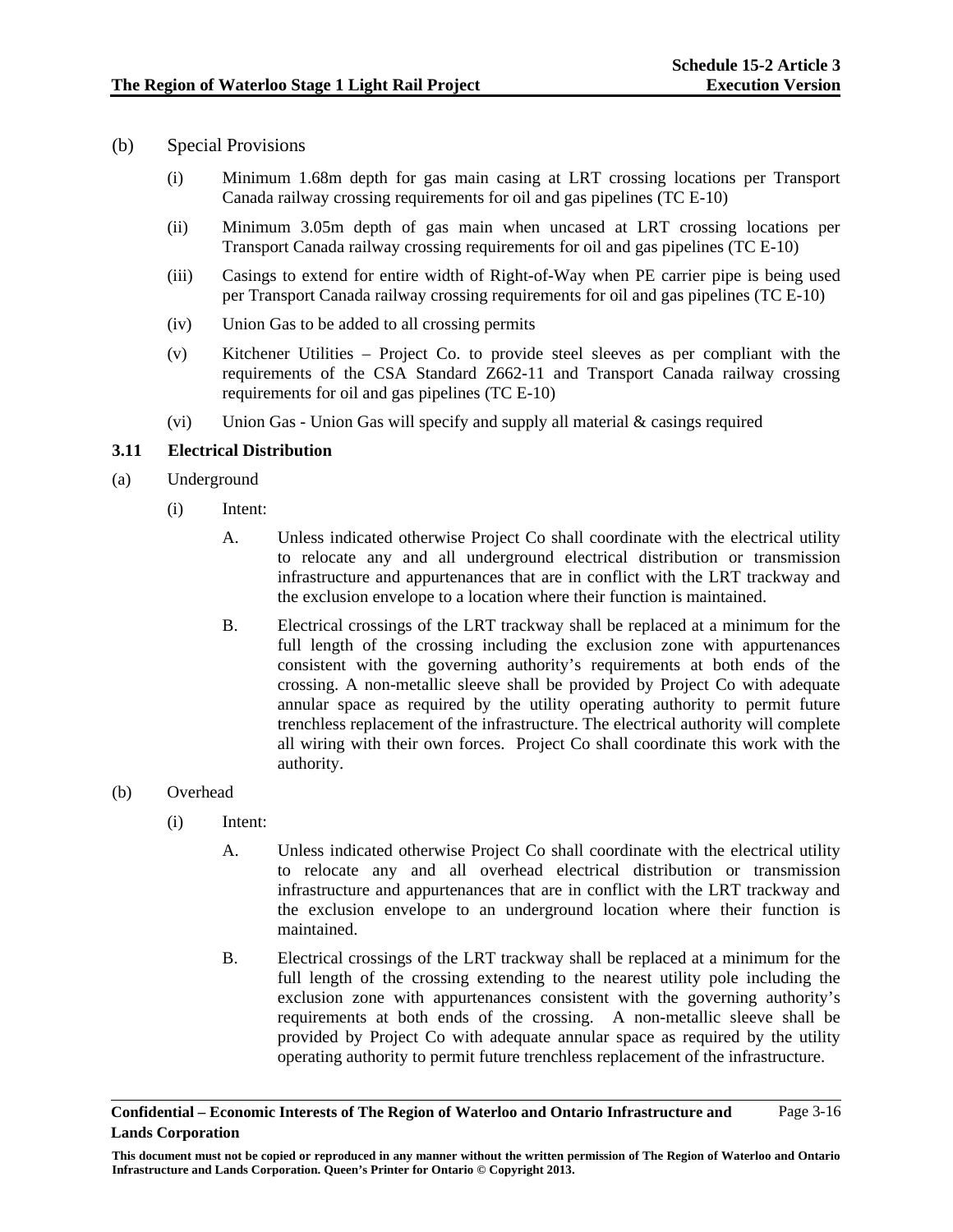- (c) Municipal Wonders of Winter
	- (i) Intent:
		- A. Within Waterloo Park, the Wonders of Winter seasonal light display supplied by a localized secondary service feed to individual dual outlets. Project Co shall relocate the service out of the Waterloo Spur corridor to maintain the service and have that service in operation during the November to January each year.
- (d) KW Hydro Duct Bank Requirements
	- (i) Refer to the following required duct bank crossings to be provided by Project Co. for existing KW Hydro utility relocations and the numbers of ducts required. Exact locations to be confirmed with KW Hydro upon design development.

| EXHIBIT 3.11-1<br>KW Hydro Duct Bank Requirements                                                                                         |
|-------------------------------------------------------------------------------------------------------------------------------------------|
| From PB 270 (47 Duke St. W.) going across Duke St. (4 ducts)                                                                              |
| From PB 354 (10 Duke St. W.) going across Duke St. (4 ducts)                                                                              |
| From PB 23 (corner of Queen St. N. and Duke St. W.) to PB172 across Duke St. (15 ducts)                                                   |
| From PB1008 to $(22 \text{ Duke St. E.})$ $(2 \text{ ducts})$                                                                             |
| From PB1010 to (32 Duke St. E.) (2 ducts)                                                                                                 |
| From PB684 (corner of King St. E and Borden Ave.) across Borden Ave. (15 ducts)                                                           |
| Intersection of Gaukel St. and Charles St. E. 3 crossings (PB65 to PB66), (PB393 to PB66) and<br>(PB394 to 27 Gaukel St.) (15 ducts each) |
| Intersection of MT-Hope and King St. W. (3phase crossing 9 ducts)                                                                         |
| King St. W. 765 and 749 King St. W. services. (2 ducts)                                                                                   |
| 741 and 737 King St. W. services (2 ducts)                                                                                                |
| Intersection of King St. W. and Andrew St. 2 services (4 ducts)                                                                           |
| Intersection of King St. W. and Agnes St. 1 service (2 ducts)                                                                             |
| Intersection of King St. W. and Louisa St. 2 services (4 ducts)                                                                           |
| 670 King St. W. 1 service (2 ducts)                                                                                                       |
| 655 King St. W. 1 service (2 ducts)                                                                                                       |
| Intersection of King St. W. and Wellington St. 3 phases (9 ducts)                                                                         |

#### **Confidential – Economic Interests of The Region of Waterloo and Ontario Infrastructure and Lands Corporation**  Page 3-17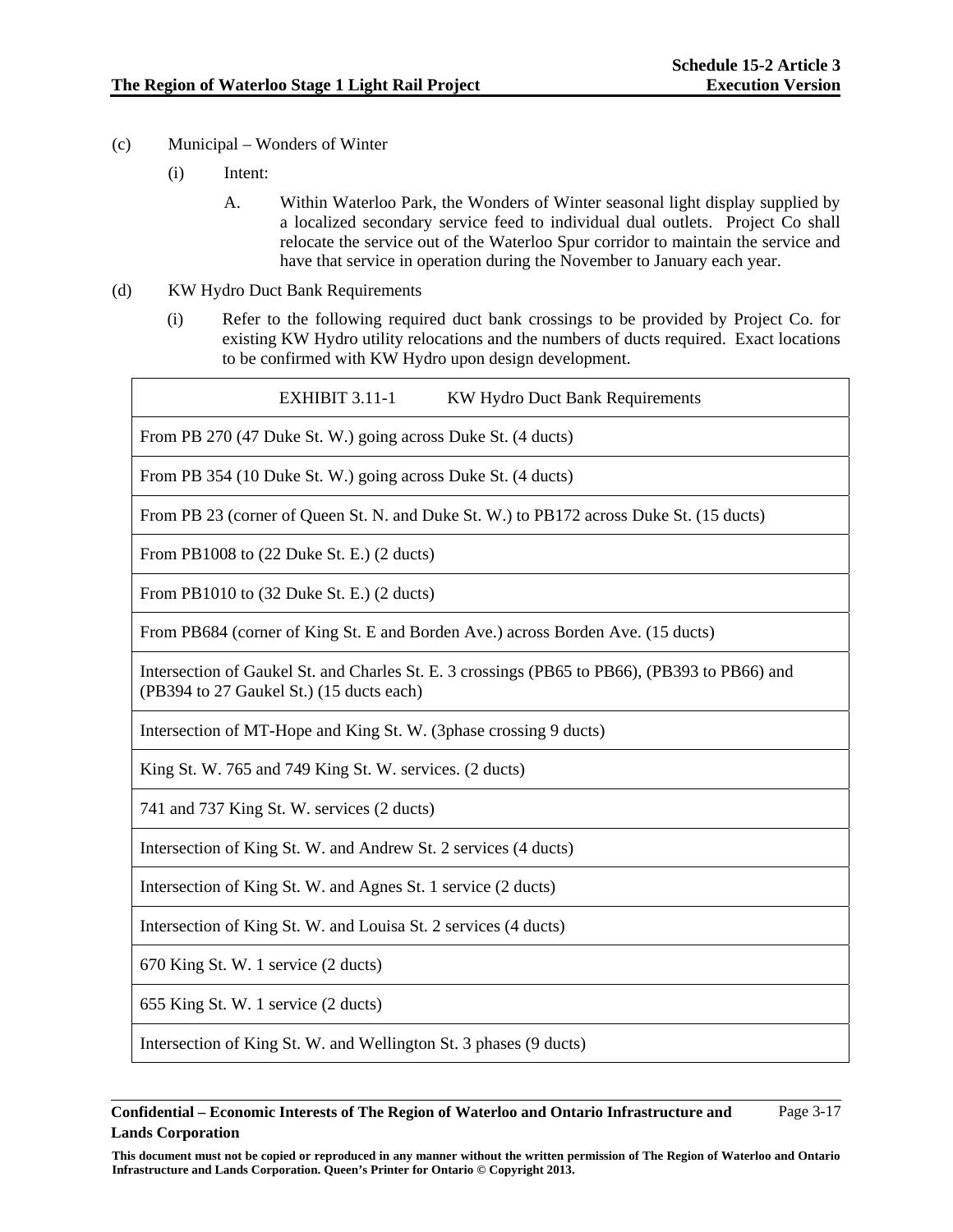641 King St. W. 1 service (2 ducts)

Intersection of King St. W. and Breightaupt St. 3 phases (9 ducts)

Intersection of Eby St. and Charles St. E. 3 phases (9 ducts)

Intersection ofn Charles St. E. and Cedar St. 3 phases (9 ducts)

Intersection of Charles St. E. and Madison Ave. service (2 ducts)

Charles St. E. @ Cameron St. 1 service (2 ducts)

Intersection of Charles St. E. and Pandora St. 1 service (2 ducts)

Intersection of Charles St. E. and Kent Ave. 3 phases (9 ducts)

475 Charles St. E. 1 service (2 ducts)

85 Ottawa St. 1 service (2 ducts)

89 Ottawa St. 1 service (2 ducts)

109 Ottawa St. 1 service (2 ducts)

473 Nyberg St. 1 service off Ottawa St. (2 ducts)

Dundas Ave. and Ottawa St. 3 phases (9 ducts)

Bedford Ave. and Ottawa St. 3 phases (9 ducts)

189 Ottawa St. 1 service (2 ducts)

197 Ottawa St. 2 services (4 ducts)

Coutland Ave. and Ottawa St. intersection 3 phases (9 ducts)

241 Ottawa St. 3 services (9 ducts)

Lilac St. and Ottawa St. 1 phase crossing (3 ducts)

268 Ottawa St. 2 services (4 ducts)

285 Ottawa St. 2 services (4 ducts)

293 Ottawa St. 1 service (2 ducts)

Acadia St. and Ottawa St. 1 phases (3 ducts)

#### **Confidential – Economic Interests of The Region of Waterloo and Ontario Infrastructure and Lands Corporation**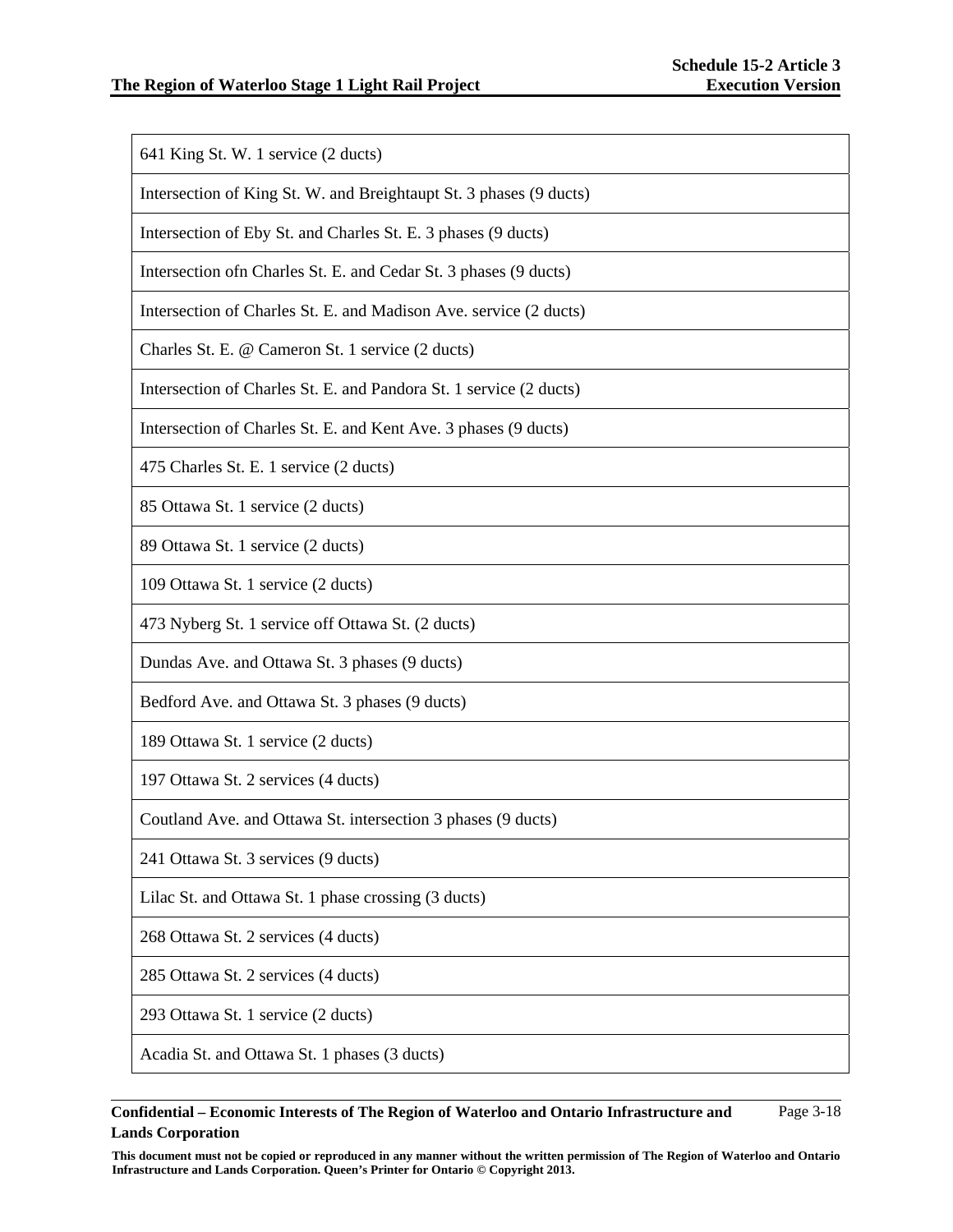315 Ottawa St. 2 services (4 ducts)

Mill and Ottawa St. intersection 2 crossing of 3 phases circuits (12 ducts)

## **3.12 Telecommunications**

- (a) Underground
	- (i) Intent:
		- A. Unless indicated otherwise Project Co shall coordinate with the telecommunication utility to relocate any and all underground telecommunication infrastructure and appurtenances that are in conflict with the LRT trackway and the exclusion envelope to a location where their function is maintained.
		- B. Telecommunication crossings of the LRT trackway shall be replaced at a minimum for the full length of the crossing including the exclusion zone with appurtenances consistent with the governing authority's requirements at both ends of the crossing. A non-metallic sleeve shall be provided by Project Co with adequate annular space as required by the utility operating authority to permit future trenchless replacement of the infrastructure.

### (b) Overhead

- (i) Intent:
	- A. Unless indicated otherwise Project Co shall coordinate with the telecommunication utility to relocate any and all overhead telecommunication infrastructure and appurtenances that are in conflict with the LRT trackway and the exclusion envelope to an underground location where their function is maintained.
	- B. Telecommunication crossings of the LRT trackway shall be replaced at a minimum for the full length of the crossing extending to the nearest utility pole including the exclusion zone with appurtenances consistent with the governing authority's requirements at both ends of the crossing. A non-metallic sleeve shall be provided by Project Co with adequate annular space as required by the utility operating authority to permit future trenchless replacement of the infrastructure.

### **3.13 Service Connections**

- (a) Project Co shall be responsible for replacing or extending all existing service connections for sanitary, storm and water to the proposed limit of right-of-way. Service connections shall be made using materials and methods as defined in referenced municipal standards and guidelines. Any disturbance of private property required for a service connection shall be either completed within a defined construction easement or with written approval of the landowner.
- (b) Project Co shall coordinate the installation with the appropriate utility for the replacement or extension of all existing service connections for electrical, telecommunications, cable, gas, etc. Any work to the proposed limit of the right-of-way shall be reinstated in accordance with the provisions of this Article by Project Co. Any work on private property shall be completed and reinstated by the respective utility as coordinated by Project Co.

#### **Confidential – Economic Interests of The Region of Waterloo and Ontario Infrastructure and Lands Corporation**  Page 3-19

**This document must not be copied or reproduced in any manner without the written permission of The Region of Waterloo and Ontario Infrastructure and Lands Corporation. Queen's Printer for Ontario © Copyright 2013.**